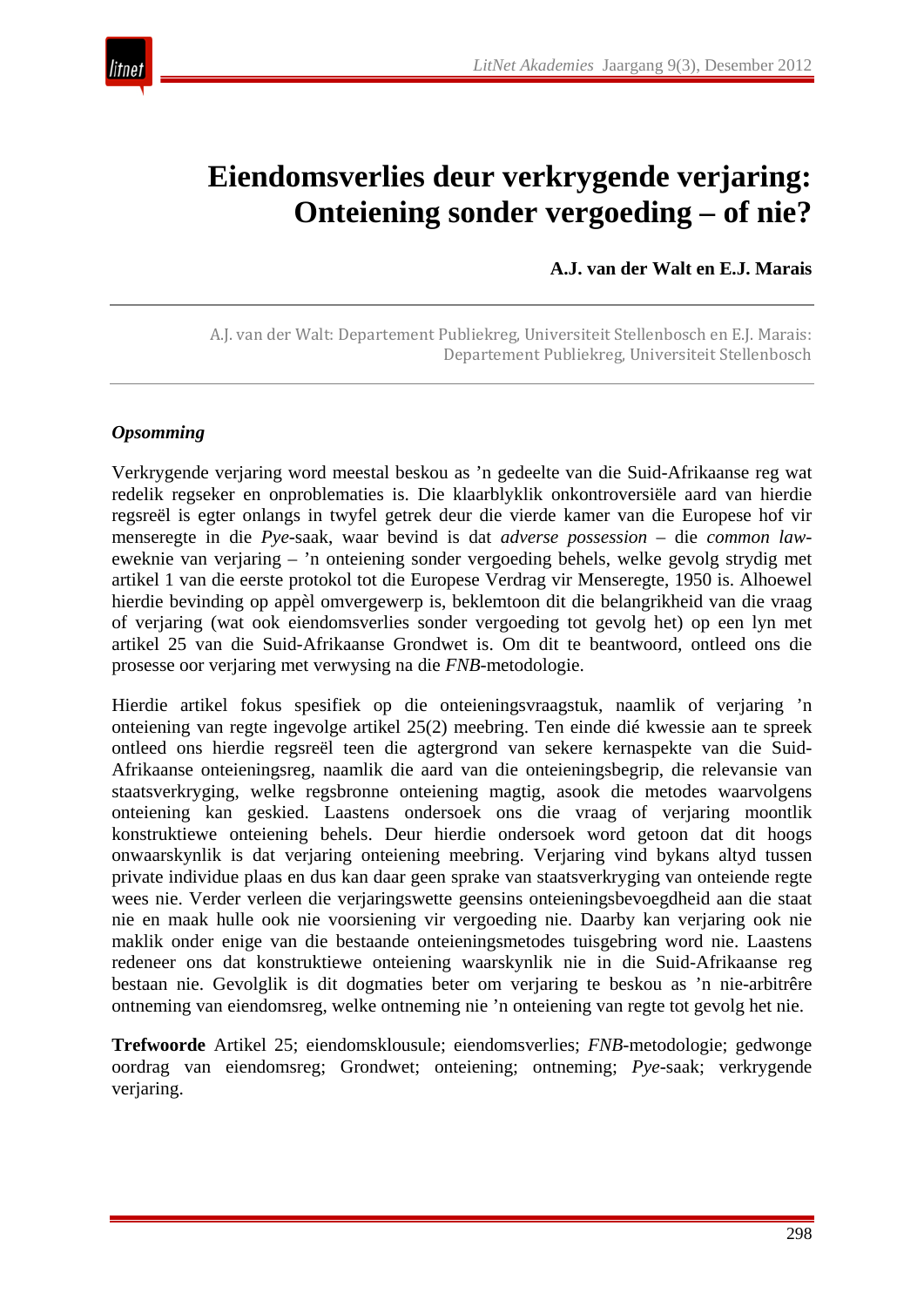

#### *Abstract*

#### **Loss of ownership through acquisitive prescription: Uncompensated expropriation – or not?**

Acquisitive prescription is one of the original methods of acquisition of ownership and is regulated mainly by two prescription acts, read together with the common law. The requirements of this legal institution are reasonably clear and therefore most of the common law sources, the courts and legal scholars regard it as rather unproblematic in South African law. However, the apparently uncontroversial nature of this legal institution was recently challenged (although not in the South African context) in the *Pye* case where the fourth chamber of the European court of human rights found that adverse possession – the common law equivalent of acquisitive prescription – amounted to an uncompensated expropriation that was contrary to article 1 of the first protocol (the property clause) to the European Convention on Human Rights and Fundamental Freedoms, 1950. Although this decision was subsequently overturned on appeal by the grand chamber of the European court it highlights the question whether the processes surrounding prescription, which in effect results in a forced transfer of ownership, complies with section 25 of the Constitution of South Africa. This question is indeed topical in our law, for it was recently argued before the Western Cape high court that the loss of ownership brought about by prescription results in an uncompensated expropriation. Therefore, it is necessary to obtain clarity in this regard. To address this matter the authors analyse prescription in terms of the *FNB* methodology, with specific emphasis on the question whether prescription results in an uncompensated expropriation of property in conflict with section 25(2) of the Constitution.

Scrutiny of the principles of expropriation, considered together with the difference between expropriation methods, leads to the conclusion that is unlikely that the effect of acquisitive prescription can be seen as expropriation. One of the key factors used by the courts to distinguish between expropriation and deprivation is to determine whether there was state acquisition of the expropriated property. In light of this approach it is difficult to see how prescription can amount to expropriation, as prescription cases invariably occur between private individuals. The state will seldom, if ever, acquire property in this manner. Furthermore, only the state has the power to expropriate property in South African law, which power must be explicitly granted to the state by way of authorising legislation. In addition, the empowering statute must set out the circumstances, procedures and conditions under which expropriation may take place, as well as the purpose for which property may be expropriated. It is trite law that expropriatory legislation must also provide for compensation. Should the authorising statute not contain any explicit or tacit provision for the payment of compensation, it is presumed that the legislation does not allow expropriation.

Against this background it is significant that neither of the two prescription acts authorises the state to expropriate property. Furthermore, they do not set out the circumstances, procedures or conditions under which expropriation may take place either, nor do they mention the specific purpose for which property may be expropriated or provide for compensation. These factors underscore the unlikelihood of a conclusion that prescription results in expropriation of property.

The different expropriation methods in South African law also seem to negate the possibility that prescription amounts to expropriation. Firstly, there can be no expropriation by way of administrative action in the case of prescription, as prescription occurs by operation of law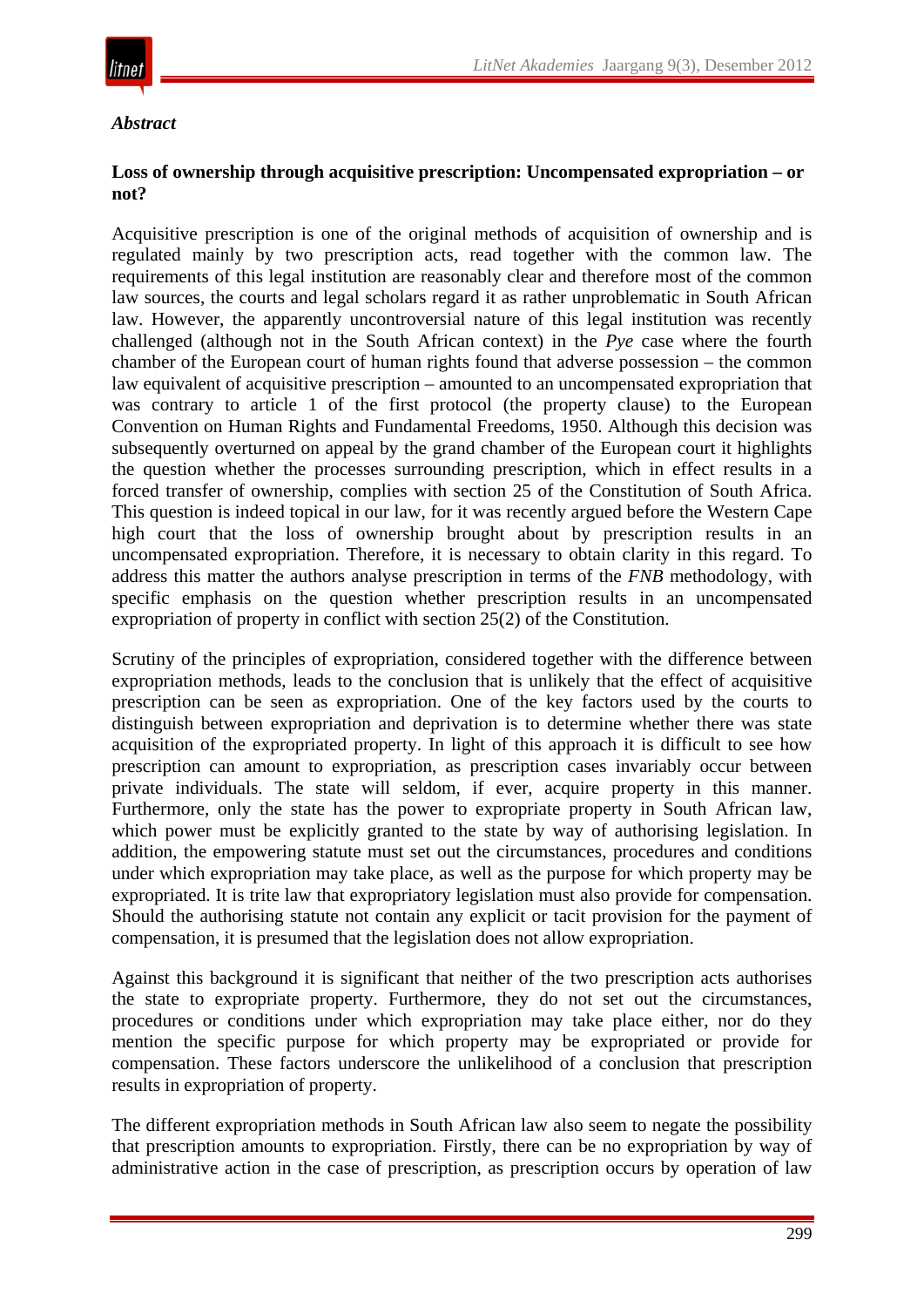and thus in the absence of the exercise of an administrative discretion. No discretion is exercised and hence no administrative decision is taken.

Secondly, it is also impossible to regard prescription as a judicial method of expropriation, as the acquisition of ownership through this legal institution does not depend on a court order. Again, this method of expropriation is possible only in circumstances where legislation specifically empowers courts to expropriate property in this manner. As to the question whether prescription perhaps entails some form of statutory expropriation, matters are slightly more complicated due to the supreme court of appeal's recent judgment in the *Agri SA* case. In this decision the court merely assumed, without deciding, that statutory expropriation does form part of South African law. Nonetheless, there are convincing arguments that this method of expropriation – if it exists in South African law at all – applies only to very exceptional circumstances where legislation explicitly intends to expropriate certain specific rights in property through mere promulgation of the act and against payment of compensation. As the prescription acts do not satisfy any of these strict requirements it is very unlikely that they could qualify as a source of statutory expropriation.

Finally, the authors address the question whether prescription does not perhaps entail constructive expropriation of property. Both the supreme court of appeal and the constitutional court have to date been reluctant to recognise this form of state interference in South African law. This reluctance is based on sound principles, as the *FNB* methodology, together with Roux's prediction of the "telescoping effect" of the section 25(1) arbitrariness test, leaves little – if any – room for recognising a third form of state interference alongside or in between deprivation and expropriation. Nevertheless, even if the courts should abandon the *FNB* methodology, it remains unlikely that constructive expropriation forms part of our law, partly due to the nature of the requirements for a valid expropriation in South African law.

On the basis of all these considerations the authors conclude that it is dogmatically sounder to regard acquisitive prescription as non-arbitrary deprivation of property, which deprivation does not entail an expropriation of property. In this regard prescription forms part of the state's normal regulatory or police power to resolve conflicting claims to property by shifting ownership – under strictly defined circumstances – from one person to another for a legitimate public purpose.

Key words: Acquisitive prescription; Constitution; deprivation; expropriation; *FNB* methodology; forced transfer of ownership; loss of ownership; property clause; *Pye* case; section 25.

# **1. Inleiding1**

Verkrygende verjaring is 'n oorspronklike wyse van eiendomsverkryging in die Suid-Afrikaanse reg.<sup>2</sup> Eiendomsreg gaan deur regswerking op 'n besitter oor die oomblik waarop hy die verjaringsvereistes bevredig. Geen medewerking van die regsvoorganger word benodig nie, aangesien eiendomsoorgang *ex lege* geskied. In Suid-Afrika word verjaring gereguleer deur die Verjaringswet 18 van 1943 (1943-wet)<sup>3</sup> en die Verjaringswet 68 van 1969 (1969-wet), $4$  tesame met die gemenereg.<sup>5</sup>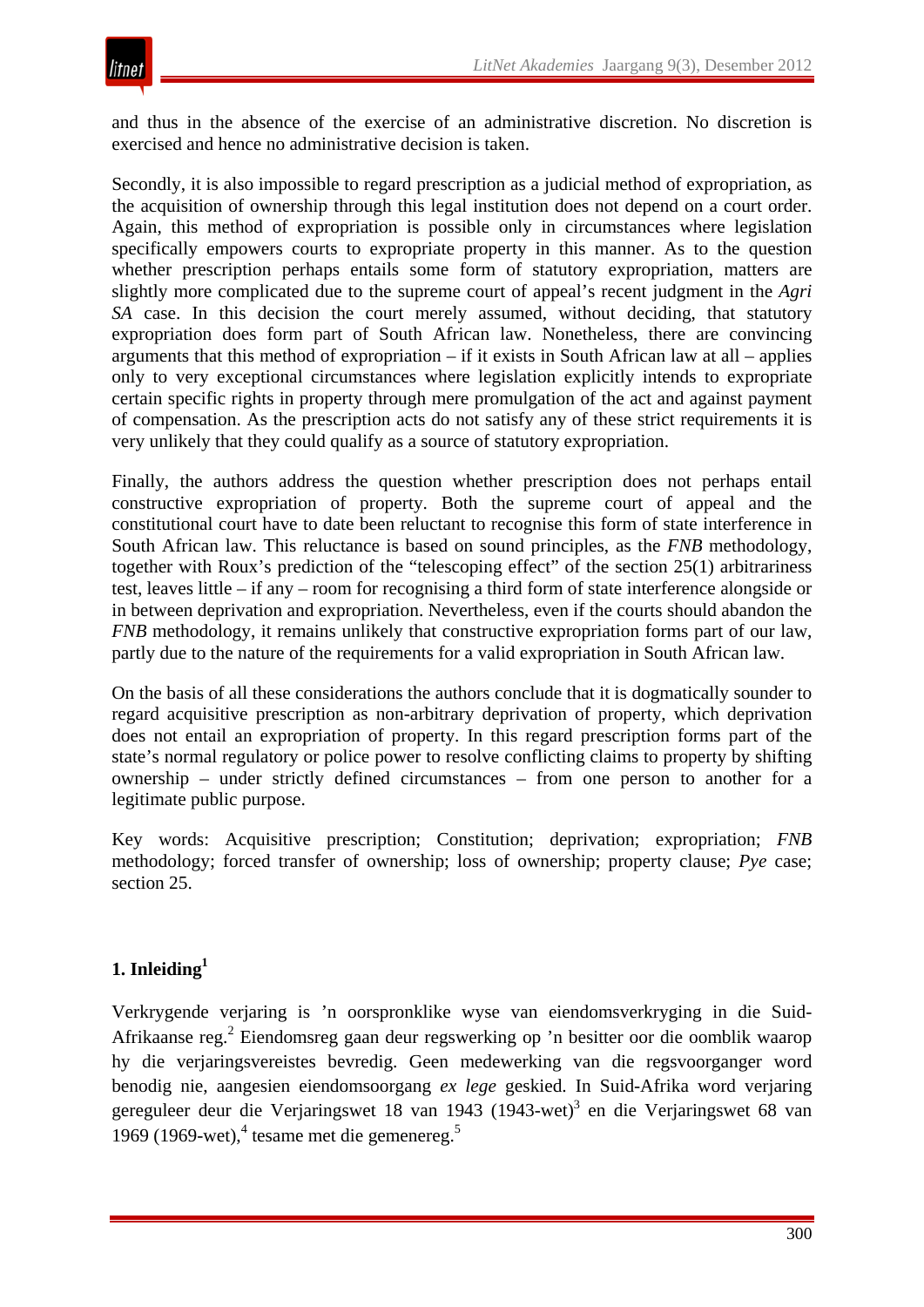Ingevolge artikels 2(1)-(2) van die 1943-wet word 'n persoon *ipso iure* eienaar van 'n saak nadat hy dit voortdurend vir 30 jaar besit het *nec vi nec clam nec precario*. <sup>6</sup> Artikel 1 van die 1969-wet is grotendeels dieselfde en bepaal dat 'n persoon deur verjaring eienaar van 'n saak<sup>7</sup> word indien hy dit openlik en asof hy die eienaar daarvan is, besit het vir 'n ononderbroke termyn van 30 jaar. Volgens die gemenereg moet besit vir doeleindes van verjaring *possessio civilis* wees.8 Hierdie besitsvorm bestaan uit twee elemente, naamlik (i) *corpus* (die fisiese element) en *animus domini* (die bedoelingselement).9 *Corpus* behels die fisiese beheer van die saak, terwyl *animus domini* verwys na die besitsbedoeling van iemand wat soos 'n eienaar besit.10 In hierdie opsig toon regspraak dat daar geen verskil tussen die gemeenregtelike *animus domini*-element en die "besit asof eienaar"-vereiste van die 1969-wet bestaan nie.<sup>11</sup>

Verkrygende verjaring word in die Suid-Afrikaanse reg meestal geag as 'n regsreël wat redelik regseker en onproblematies is. Hierdie posisie blyk uit die regverdigings wat telkens geopper word ten einde verjaring te regverdig, naamlik dat dit (i) regsekerheid bevorder en (ii) onagsame eienaars wat nie na hul belange omsien nie, straf.<sup>12</sup>

Die (klaarblyklik) onkontroversiële aard van verjaring is egter onlangs (weliswaar nie vir die Suid-Afrikaanse konteks nie) in twyfel getrek deur die Europese hof vir menseregte se beslissing in *JA Pye (Oxford) Ltd v United Kingdom*13(*Pye*). In hierdie uitspraak het die vierde kamer van die Europese hof bevind dat *adverse possession* – die *common law-*eweknie van verjaring – in stryd is met die eiendomsklousule (artikel 1 van die eerste protokol; A1P1)<sup>14</sup> van die Europese Konvensie vir Menseregte, 1950.<sup>15</sup> Die vierde kamer redeneer dat die eiendomsverlies wat deur *adverse possession* teweeggebring word, neerkom op onteiening sonder vergoeding, welke gevolg strydig met die tweede reël van A1P1 is.16 Desnieteenstaande het die groot kamer van die Europese hof hierdie beslissing op appèl omvergewerp en bevind dat *adverse possession* bloot 'n (grondwetlik geldige) ontneming van eiendom ingevolge die derde reël van A1P1 tot gevolg het.<sup>17</sup>

Ten spyte van die groot kamer se uitspraak opper die vierde kamer se beslissing tog 'n geldige vraag, naamlik of die eiendomsverlies wat deur verkrygende verjaring veroorsaak word, voldoen aan die vereistes van artikel 25 (die eiendomsklousule) van ons Grondwet. Verkrygende verjaring bewerkstellig inderdaad 'n sogenaamde "gedwonge oordrag van eiendomsreg"<sup>18</sup> deurdat eiendomsreg sonder die toestemming of medewerking van die vorige eienaar oorgaan op die besitter. Die uitwissing van eiendomsreg kan moontlik strydig wees met die eiendomsklousule. So 'n moontlikheid blyk – buiten *Pye* – uit die siening van Gildenhuys, asook uit die onlangse uitspraak van *Summers v Kiewitz* (*Summers*).<sup>19</sup> In hierdie verband meen Gildenhuys dat die gemeenregtelike reëls met betrekking tot oorspronklike eiendomsverlies onteiening meebring,20 terwyl die applikante in die *Summers*-saak aangevoer het dat verjaring neerkom op 'n onteiening van grond sonder vergoeding.<sup>21</sup>

Alhoewel Gildenhuys se argument onoortuigend is<sup>22</sup> en die Wes-Kaapse hooggeregshof die applikante se redenasie verwerp het, is dit duidelik dat Suid-Afrikaanse howe wel een of ander tyd uitsluitsel oor hierdie kwessie sal moet gee. Gevolglik is dit belangrik om klarigheid te kry oor die grondwetlikheid van hierdie regsreël.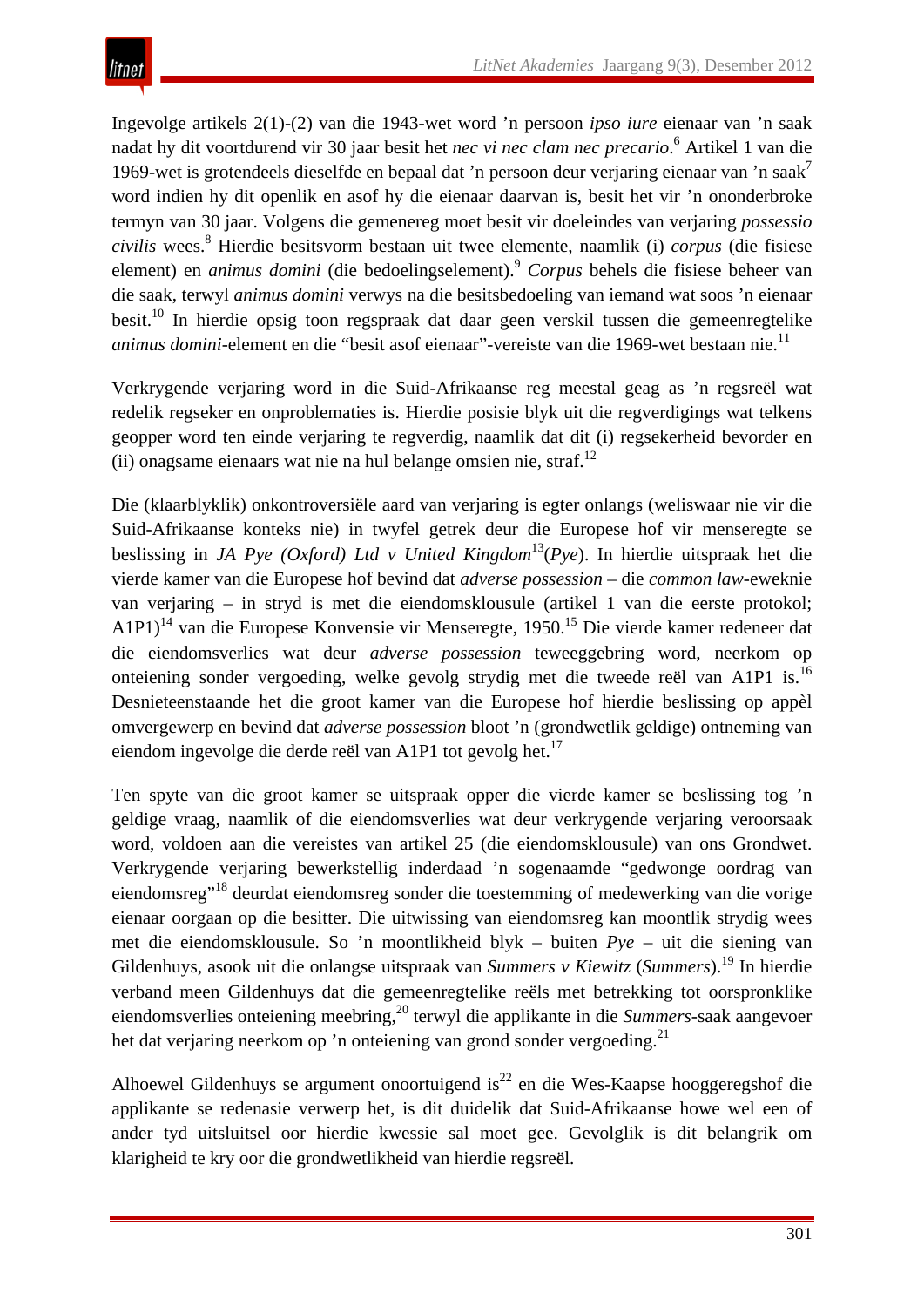In *First National Bank of SA Ltd t/a Wesbank v Commissioner, South African Revenue Service; First National Bank of SA Ltd t/a Wesbank v Minister of Finance*<sup>23</sup> (*FNB*) – die toonaangewende beslissing oor die eiendomsklousule<sup>24</sup> – het regter Ackermann 'n metodologie uiteengesit waarvolgens artikel 25-dispute bereg moet word.<sup>25</sup> Aangesien hierdie artikel op die onteieningsvraagstuk fokus, verskaf ons nie hier 'n diepte-bespreking van die eerste vier fases van die *FNB*-metodologie nie.<sup>26</sup> Hulle kan wel kortliks soos volg saamgevat word: Die eerste fase handel oor die vraag of dit wat weggeneem word, as "eiendom" kwalifiseer vir doeleindes van artikel 25. Aangesien verjaring lei tot 'n uitwissing van eiendomsreg in grond ('n stoflike, onroerende saak), is dit duidelik dat hier wel "eiendom" ter sprake is. $^{27}$  Met betrekking tot die tweede fase (die ontnemingsvraag), behels verjaring heel waarskynlik 'n ontneming van eiendom, aangesien dit alle inhoudsbevoegdhede met betrekking tot 'n saak uitwis die oomblik waarop 'n besitter die verjaringsvereistes bevredig.28 Ingevolge die derde fase (ontneming moet deur algemeen geldende reg gemagtig word en mag nie arbitrêr wees nie) voer ons aan dat verjaring waarskynlik voldoen aan die vereistes van artikel  $25(1)$ <sup>29</sup> In hierdie opsig geskied verjaring ingevolge 'n algemeen geldende regsvoorskrif (die verjaringswette) en bestaan daar oortuigende faktore (naamlik substantiewe regverdigings- en prosedurele meganismes) wat dit onderlê en reguleer, onder andere om die belange van die vorige eienaar sover moontlik te beskerm en om regsekerheid te bevorder.<sup>30</sup> Hierdie gevolgtrekkings maak dit onnodig om die vierde fase van die metodologie te oorweeg, aangesien 'n nie-arbitrêre (dit wil sê geldige) ontneming nie ingevolge die beperkingsklousule geregverdig hoef te word nie.31 Die klem van hierdie artikel val derhalwe op die vyfde fase van die *FNB*-metodologie, naamlik of verkrygende verjaring 'n onteiening ingevolge artikel 25(2) meebring.

## **2. Het daar 'n onteiening ingevolge artikel 25(2) plaasgevind?**<sup>32</sup>

#### *2.1 Inleiding*

In *FNB* het die konstitusionele hof beslis dat die term *ontneming* alle staatsinmengings met privaateiendom insluit en dat *onteiening* slegs op 'n enger kategorie inmenging van toepassing is.33 Gevolglik moet die grondwetlikheid van enige eiendomsinmenging altyd by die artikel 25(1)-ondersoek begin alvorens dit met verwysing na die onteieningsartikel (artikel 25(2)) beoordeel kan word.<sup>34</sup> Die artikel 25(2)-vraag duik op slegs as die ontneming aan die artikel 25(1)-vereistes voldoen of indien dit ingevolge artikel 36(1) geregverdig kan word. Aangesien ons redeneer dat verjaring 'n nie-arbitrêre ontneming bewerkstellig,<sup>35</sup> hoef dit (verjaring) dus slegs aan die artikel 25(2)-vereistes te voldoen indien dit daadwerklik 'n onteiening veroorsaak. In hierdie opsig moet 'n onteiening, ten einde grondwetlik geldig te wees, in die openbare belang wees of vir 'n openbare doel geskied, en wel teen betaling van billike vergoeding aan die onteiende party.<sup>36</sup> Hierdie afdeling ondersoek die vraag of verkrygende verjaring 'n onteiening van eiendomsreg tot gevolg het, en wel deur op 'n aantal kernaspekte van die onteieningsreg te fokus, naamlik die aard van die onteieningsbegrip, die relevansie van staatsverkryging, watter regsbronne onteiening magtig, asook die metodes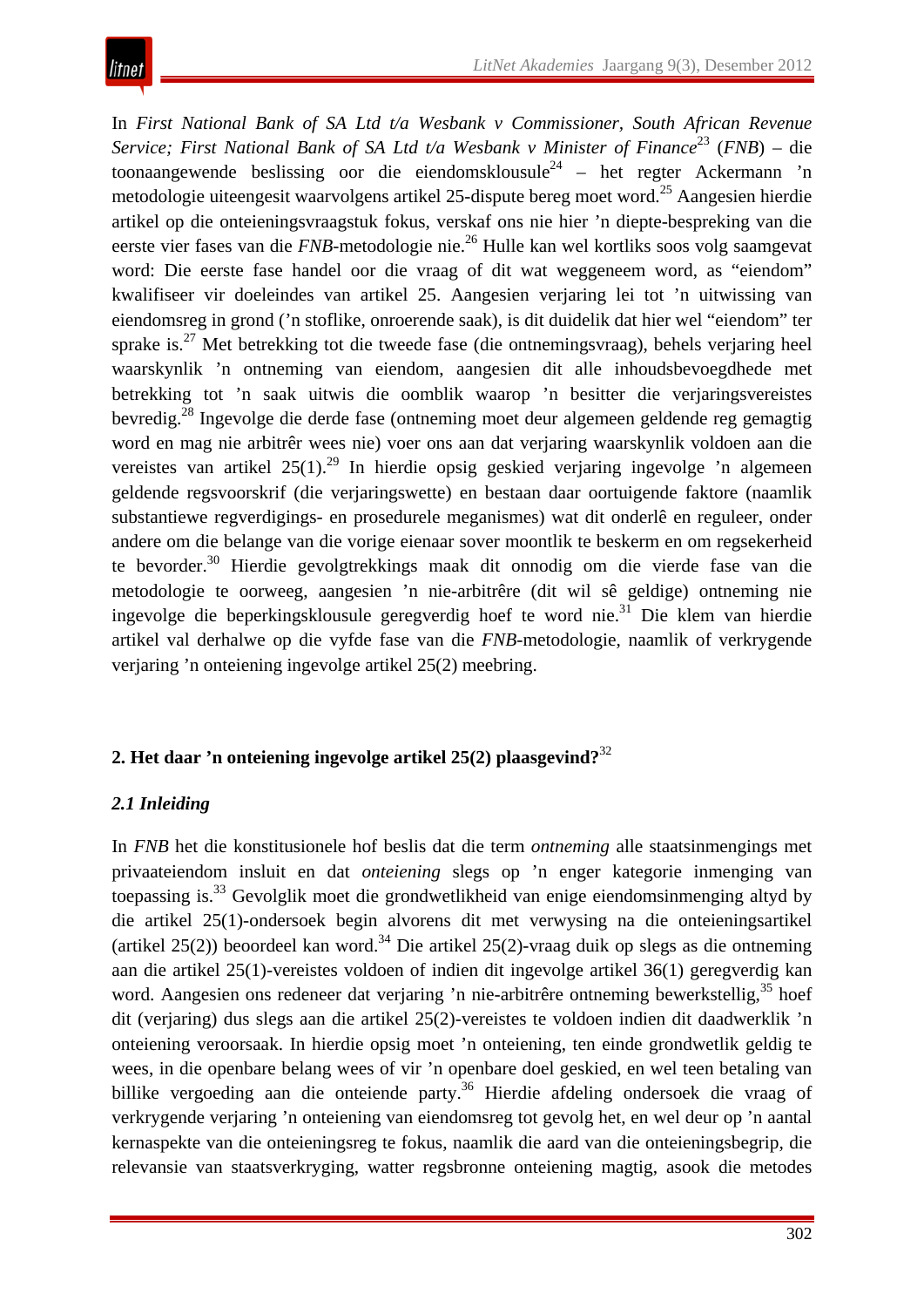

waarvolgens onteiening kan geskied. Laastens ondersoek ons die vraag of konstruktiewe onteiening in die Suid-Afrikaanse reg moontlik is. Deur middel van hierdie ondersoek word getoon dat dit hoogs onwaarskynlik is dat verkrygende verjaring onteiening – of selfs konstruktiewe onteiening – van eiendomsreg kan meebring.

#### *2.2 Die onteieningsbegrip: die aard van onteiening en die relevansie van staatsverkryging van onteiende regte*

Daar bestaan geen eenvoudige maatstaf om onteienings van ontnemings te onderskei nie. Beide hierdie staatsinmengingsvorme behels een of ander inmenging met privaateiendom,  $37$ maar die Grondwet vereis dat vergoeding slegs vir onteienings betaal word. Dit is dus vanselfsprekend dat hierdie onderskeid 'n insentief bied aan eienaars om enige staatsinmening met hulle eiendom as 'n onteiening te tipeer, aangesien sodanige inmenging dan vergoed moet word. Derhalwe moet klarigheid gekry word omtrent die onteieningsbegrip in die Suid-Afrikaanse reg ten einde vas te stel of verjaring 'n onteiening meebring al dan nie.

In die eerste onteieningsaak van die nuwe grondwetlike bestel, naamlik *Harksen v Lane*, <sup>38</sup> is bevind dat onteiening wel 'n soort ontneming behels, maar dat slegs onteiening 'n "acquisition of rights in property by a public authority" tot gevolg het.<sup>39</sup> Dié uitspraak ag ontneming en onteiening dus as twee afsonderlike en geheel uitsluitende kategorieë, waarvolgens slegs onteiening (en nie ontneming nie) staatsverkryging tot gevolg het.<sup>40</sup> Hierdie onderskeid is later in *FNB* verfyn, waar regter Ackermann beslis het dat alle staatsinmengings met privaateiendom (dit wil sê ook onteienings) as ontnemings kwalifiseer, maar dat slegs sommige inmengings – as 'n nouer kategorie binne die wyer ontnemingsbegrip – terselfdertyd ook onteiening behels.<sup>41</sup> Om dit eenvoudiger te stel: alle onteienings is tegelykertyd ontnemings, maar nie alle ontnemings is ook onteienings nie. Ingevolge hierdie onderskeid word onteiening dus beskou as 'n onderdeel of "*subset*" van ontnemings.

Desnieteenstaande die oënskynlike klemverskille tussen die twee uitsprake is die *Harksen*onderskeid bevestig in *Reflect-All 1025 CC v MEC for Public Transport, Roads and Works, Gauteng Provincial Government (Reflect-All)*, <sup>42</sup> waar die konstitusionele hof bevind het dat die howe versigtig ("*cautious*") behoort te wees om die onteieningsbegrip uit te brei na gevalle waar die onteiende regte nie in die staat vestig nie.43 Ten spyte van kritiek op hierdie benadering44 is die *Harksen*-benadering onlangs ook deur die hoogste hof van appèl in *Minister of Minerals and Energy v Agri SA (CALS amicus curiae)*<sup>45</sup> (*Agri SA*) bevestig.<sup>46</sup> Derhalwe lyk dit, aldus die howe, of staatsverkryging van onteiende regte wel 'n onontbeerlike element van onteiening is.

Indien die howe se benadering nagevolg word, is die kanse skraal dat verjaring 'n onteiening kan behels. In die eerste plek vind verjaringsake bykans deur die bank tussen private individue plaas, aangesien die streng verjaringsvereistes (naamlik openlike besit asof 'n mens die eienaar is, vir 30 jaar) dit grotendeels onprakties maak vir regspersone (soos die staat) om eiendomsreg deur 'n agent op hierdie wyse te verkry. Gevolglik is dit dus eintlik heeltemal onwaarskynlik dat verjaring op onteiening kan neerkom indien staatsverkryging 'n primêre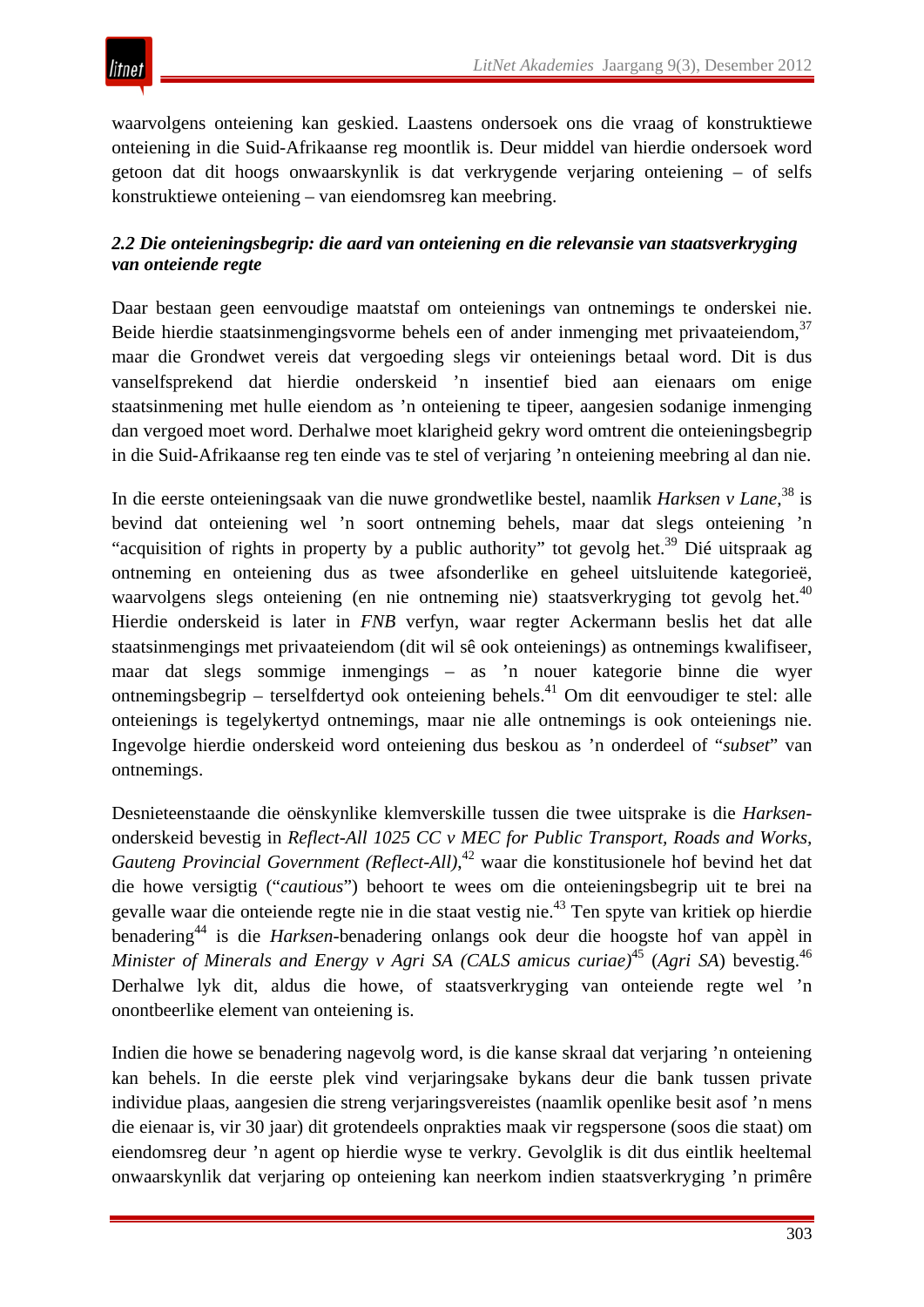

kenmerk van enige onteiening is. Enersyds is die staat, soos hier bo aangedui, selde, indien ooit, die bevoordeelde. Andersyds verkry iemand wat nie die staat is nie, altyd die voordeel in verjaringsgevalle. Dit is weliswaar so dat die staat vir doeleindes van onteiening nie noodwendig altyd presies dieselfde reg of eiendom moet verkry as wat die benadeelde verloor nie,<sup>47</sup> maar die bronne wat hierdie beginsel ontwikkel het – naamlik die Australiese howe – vereis dat die staat wél een of ander voordeel vir doeleindes van onteiening moet verkry.48 Dit gebeur egter nie in normale verjaringsgevalle nie. Desondanks redeneer ons in die volgende afdeling dat selfs indien onteiening ten gunste van derde partye in die Suid-Afrikaanse reg moontlik is, verjaring steeds nie onteiening meebring nie.49

#### *2.3 Regsbronne wat onteiening magtig en metodes van onteiening*

In Suid-Afrika kan onteiening slegs ingevolge statutêre magtiging geskied.<sup>50</sup> In hierdie opsig het slegs die staat die reg om te onteien, welke reg alleenlik by wyse van magtigende wetgewing uitgeoefen kan word.<sup>51</sup> Indien 'n onteieningshandeling "nie gevestig is op die een of ander statutêre bevoegdheid ten gunste van die [staat] nie", deurdat dit byvoorbeeld nie op wetgewing gegrond is nie of *ultra vires* geskied, dan is sodanige onteiening nietig.<sup>52</sup> Magtigende wetgewing moet die bevoegdheid om te onteien uitdruklik aan staatsinstansies verleen, tesame met 'n aanduiding van die spesifieke doel waarvoor regte onteien mag word.53 Dit moet verder ook die omstandighede, prosedures en voorwaardes waaronder onteiening mag plaasvind, duidelik uiteensit.<sup>54</sup> Derhalwe kan die staat privaateiendom onteien slegs indien daardie bevoegdheid pertinent by wyse van wetgewing toegestaan is.55 Geen onteiening kan dus sonder statutêre magtiging geskied nie.<sup>56</sup> Die statutêre basis vir doeleindes van onteiening in Suid-Afrika is hoofsaaklik – alhoewel nie uitsluitlik nie – die Onteieningswet 63 van 1975.

Ten spyte van die statutêre magtigingsvereiste meen Gildenhuys (klaarblyklik in stryd met sy aanvanklike siening) dat die gemeenregtelike reëls met betrekking tot oorspronklike eiendomsverlies voorbeelde van gemeenregtelike onteiening daarstel.<sup>57</sup> Hierdie benadering opper die vraag of onteiening volgens die gemenereg in Suid-Afrika kan geskied, en derhalwe is dit nodig om klarigheid omtrent dié kwessie te verkry. In hierdie opsig erken die ou skrywers van die Romeins-Hollandse reg wel die staatsbevoegdheid om te onteien,<sup>58</sup> maar dit is onduidelik of hierdie werke bloot opsommings van bestaande wetgewende bepalings is en of dit gesag bied daarvoor dat die uitvoerende gesag op grond van algemene beginsels (en dus sonder statutêre magtiging) kon onteien.59

Nietemin, die vraag of hierdie regsposisie (naamlik waar die uitvoerende gesag moontlik sonder statutêre magtiging kon onteien) deel geword het van die Suid-Afrikaanse reg, is onlangs gesaghebbend deur die Pietermaritzburgse hooggeregshof beantwoord. Die hof het naamlik in *Harvey v Umhlatuze Municipality*<sup>60</sup> bevind dat "[t]he [s]tate has no general common-law power to expropriate".61 Dié posisie strook klaarblyklik met die benadering van die hoogste hof van appèl in *Ekurhuleni Metropolitan Municipality v Dada*, <sup>62</sup> waar beslis is datSuid-Afrikaanse howe nie die inherente bevoegdheid het om 'n gedwonge verkoop – of onteiening – van privaateiendom te gelas nie. $^{63}$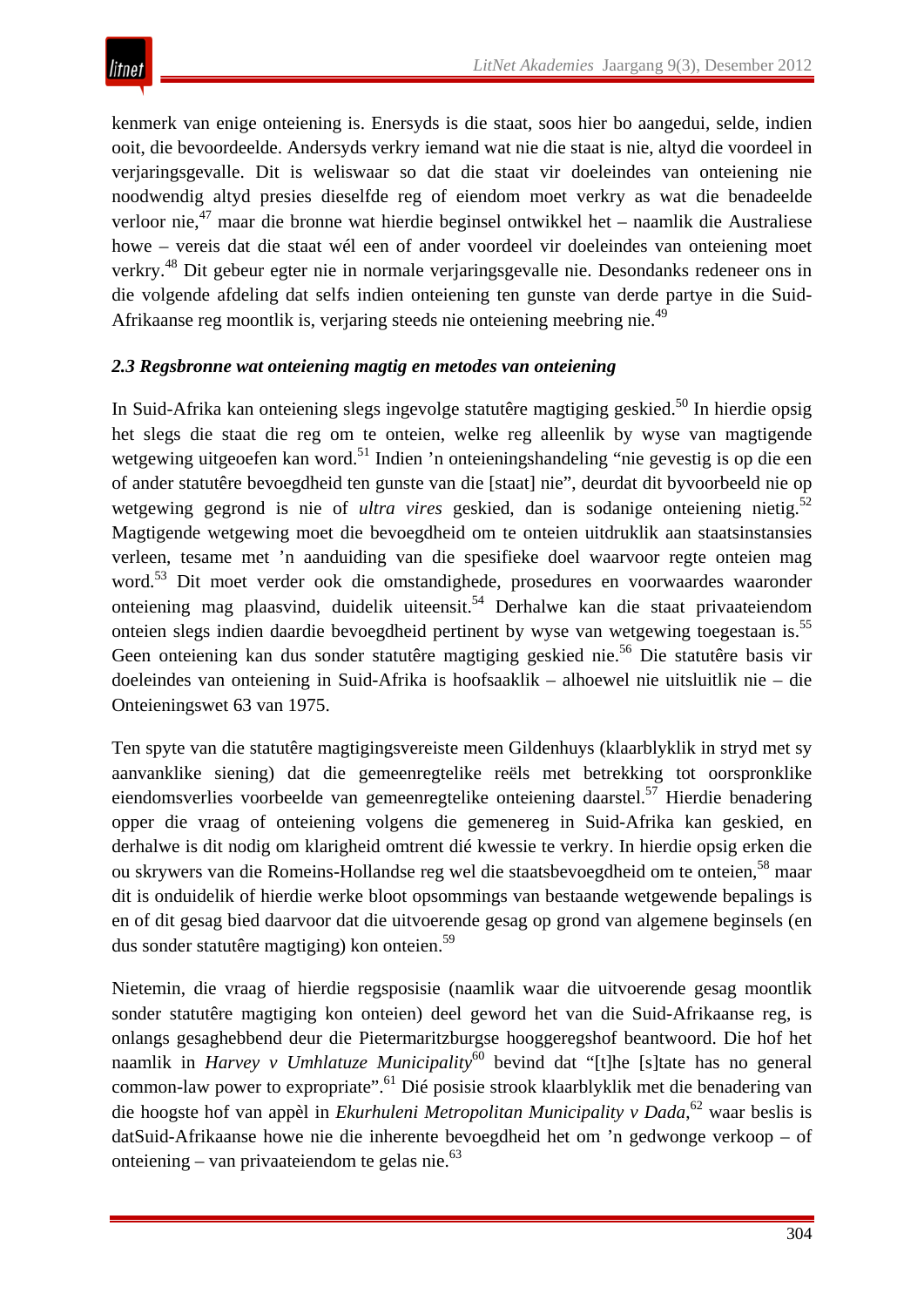

Volledigheidshalwe is dit nuttig om ook die posisie van die Engelse reg op hierdie punt te oorweeg, aangesien die Engelse reg 'n groot impak op die ontwikkeling van onteieningswetgewing in Suid-Afrika gehad het.64 In hierdie opsig het die House of Lords (soos dit toe nog was) reeds in 1973 uitsluitsel gegee dat daar geen sprake van *common law*onteiening kan wees nie, aangesien onteiening (of *compulsory acquisition*, soos dit in die Engelse reg bekend staan) 'n *creature of statute* is en dus slegs by wyse van magtigende wetgewing kan plaasvind.<sup>65</sup>

Teen hierdie agtergrond, tesame met die regspraak waarna ons hier bo verwys, kan daar met gerustheid aanvaar word dat onteiening in die Suid-Afrikaanse reg nie ingevolge die gemenereg kan geskied nie.<sup>66</sup> Gevolglik kan die bevoegdheid om te onteien slegs deur verordende wetgewing aan die staat toegestaan word.

Wanneer die staat besluit om regte in eiendom te onteien, neem sodanige besluit altyd die vorm van 'n administratiewe handeling aan.<sup>67</sup> Die staat moet 'n diskresie uitoefen indien dit regte wil onteien en daarom moet daar aan die vereistes van die Wet op die Bevordering van Administratiewe Geregtigheid 3 van 2000 voldoen word.<sup>68</sup> Alhoewel verreweg die meeste onteienings by wyse van administratiewe handelinge plaasvind, kan privaateiendom in bepaalde omstandighede op grond van magtigende wetgewing ook deur 'n hofbevel onteien word.69 Laasgenoemde onteieningsmetode staan bekend as *regterlike onteiening*, maar kom selde voor. Nietemin moet hierdie onteieningsvorm, net soos administratiewe onteiening, ook gemagtig word deur wetgewing wat howe spesifiek toelaat om sodanige bevel te maak in voorafbepaalde omstandighede.<sup>70</sup>

Oor die vraag of daar 'n verdere onteieningsmetode in die Suid-Afrikaanse reg bestaan, naamlik statutêre onteiening, is daar egter nie eenstemmigheid nie.<sup>71</sup> Van der Walt omskryf die aard van statutêre onteiening soos volg: "[Statutory] expropriation ... [is] a process whereby the state expropriates property directly, without the involvement of an administrative act or judicial decision, through the promulgation of legislation."<sup>72</sup> Ons wei in die paragrawe hier onder in groter besonderhede oor hierdie onteieningsvorm uit.

'n Evaluasie van die onteieningsvereistes en -metodes toon dat dit onwaarskynlik is dat verjaring onteiening kan meebring. Ingevolge die magtigingsvereistes is dit duidelik dat die verjaringswette geen bepalings bevat wat uitdruklik 'n onteieningsbevoegdheid aan die staat verleen nie. Hulle spesifiseer byvoorbeeld geensins die omstandighede, prosedures of voorwaardes waaronder onteiening mag plaasvind nie. Daarby omskryf die verjaringswette ook nie die spesifieke openbare doel(eindes) waarvoor regte onteien mag word nie. In hierdie opsig bepaal die wette bloot dat eiendomsoorgang plaasvind die oomblik waarop 'n persoon die verjaringsvereistes bevredig. Voorts dui die afwesigheid van vergoedingsbepalings in die verjaringswette verder daarop dat verjaring nie onteiening meebring nie. In hierdie opsig is appèlregter Holmes se bevinding in *Belinco (Pty) Ltd v Bellville Municipality*<sup>73</sup> toonaangewend: "[I]t is a settled rule of interpretation that a legislative intention to authorise expropriation without compensation will not be imputed in the absence of express words or plain implication."74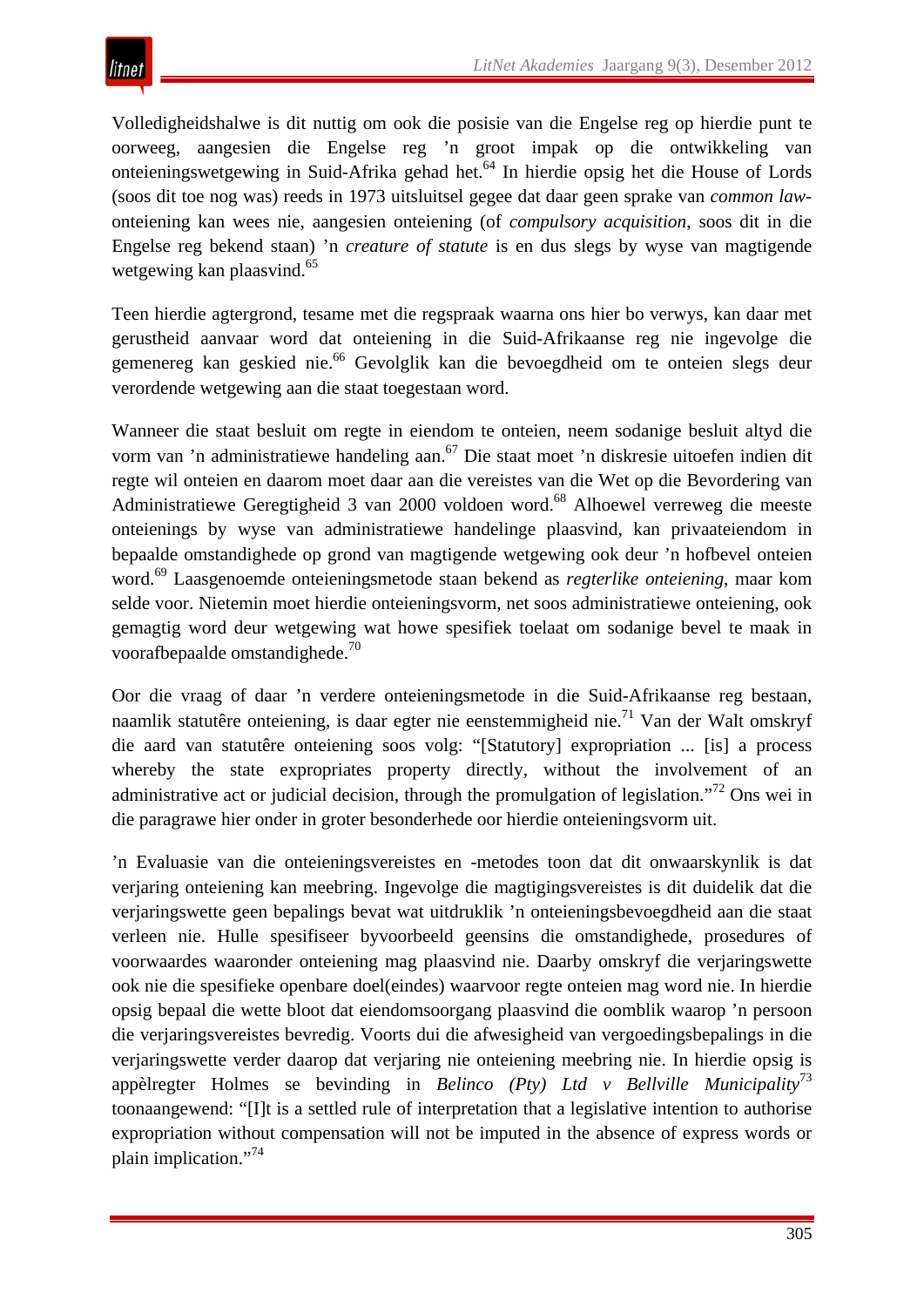Wanneer wetgewing dus nie uitdruklik vir vergoeding voorsiening maak nie, ontstaan daar 'n weerlegbare vermoede dat die betrokke wet(te) nie onteiening magtig nie,  $^{75}$  tensy dit moontlik is om 'n stilswyende vergoedingsplig in die betrokke wet in te lees.76 Aangesien die verjaringswette nie kodifikasies van die verjaringsreg daarstel nie, is dit nodig om vas te stel wat die gemeenregtelike posisie rakende vergoeding vir eiendomsverlies deur verjaring is.<sup>77</sup> In hierdie opsig is dit opvallend dat nóg Voet nóg De Groot – twee van die gesaghebbendste Romeins-Hollandse skrywers oor verjaring – enige verwysing na vergoeding in die konteks van verjaring maak.78 Omrede daar dus geen (uitdruklike of stilswyende) voorsiening gemaak word vir vergoeding met betrekking tot verjaring nie, geld die vermoede dat die verjaringswette nie onteieningsbevoegdheid verleen nie.

Ingevolge die verskillende onteieningsmetodes is dit ook onwaarskynlik dat verjaring 'n onteiening meebring. Aangesien eiendomsoorgang deur regswerking geskied, bevestig 'n hof bloot of die besitter aan die vereistes voldoen het wanneer dit verjaringsake beslis. Hierdie stand van sake weerlê, eerstens, die moontlikheid dat verjaring 'n administratiewe onteiening is. Omrede daar geen diskresie uitgeoefen word nie (weens die feit dat eiendomsverkryging *ex lege* plaasvind), is daar geen administratiewe handeling nie en derhalwe kan geen onteiening in hierdie konteks plaasvind nie.79

Tweedens is dit ook te betwyfel of verjaring onder die regterlike metode van onteiening tuisgebring kan word. Hier bo word verduidelik dat alle onteienings gegrond moet wees op 'n statutêre grondslag wat die hof magtig om 'n onteiening te gelas in spesifieke omstandighede wat vooraf bepaal is. Die feit dat die verjaringswette nie aan hierdie vereistes voldoen nie, tesame met die feit dat verjaring deur regswerking (en dus onafhanklik van 'n hofbevel) geskied, veroorsaak dat verjaring nie kan kwalifiseer as 'n vorm van regterlike onteiening nie. Gevolglik maak 'n hof nie 'n onteieningsbevel wanneer dit bevind dat 'n party eiendom deur verjaring verkry het nie (welke regsgevolg in elk geval *in curiam* gepleit moet word).80In so 'n geval *bevestig* die hof bloot die partye se regte op daardie oomblik, soos vooraf gereguleer deur die verjaringswette.

Die vraag of verjaring dalk 'n geval van statutêre onteiening is, verdien egter meer aandag weens die hoogste hof van appèl se onlangse uitspraak in *Agri SA*. In hierdie beslissing het die hof by implikasie aanvaar (sonder om so te beslis) dat statutêre onteiening wél in die Suid-Afrikaanse reg moontlik is.<sup>81</sup> Gevolglik is dit moontlik om te argumenteer dat verjaring, wat eiendomsverlies deur regswerking meebring, as 'n vorm van statutêre onteiening kwalifiseer. Nietemin, selfs al sou *Agri SA* korrek wees, is daar 'n kritieke punt waar verkrygende verjaring van die moontlikheid van statutêre onteiening volgens hierdie uitspraak verskil. Die tersaaklike wetgewing in *Agri SA*, die Mineral and Petroleum Resources Development Act 28 van 2002 (MPRDA),  $82$  maak in item 12(1) van bylaag II uitdruklik voorsiening vir die betaling van vergoeding aan 'n party indien sodanige party kan bewys dat hy deur die inwerkingtreding van die MPRDA van mineraalregte onteien is.<sup>83</sup> Van der Walt redeneer dat indien statutêre onteiening tog in die Suid-Afrikaanse reg bestaan, dit moontlik sal wees slegs in uiters beperkte gevalle waar 'n betrokke wet uitdruklik beoog om sekere, spesifieke regte deur die promulgering van die wet teen betaling van vergoeding te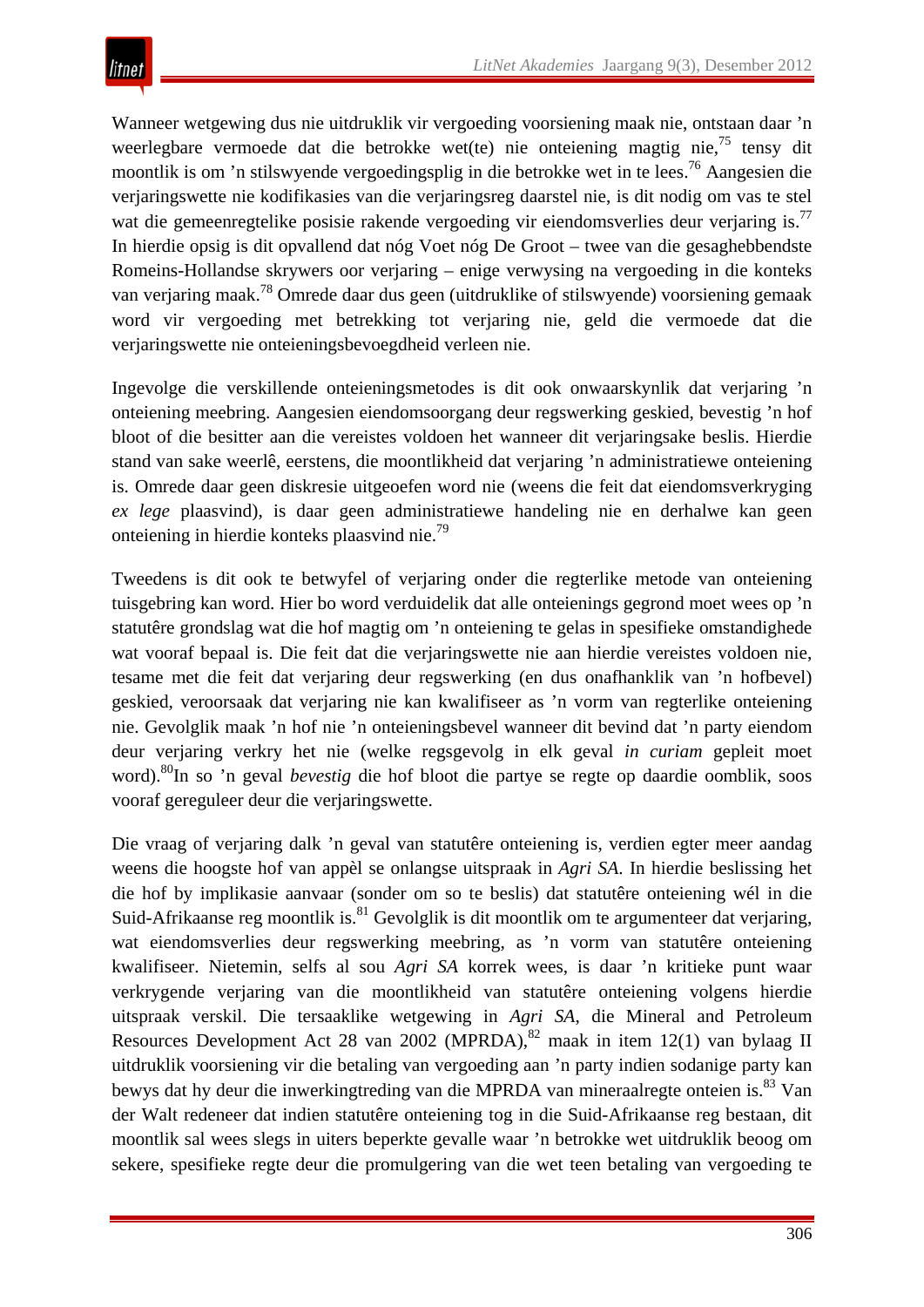onteien.84 Weens hierdie streng vereistes meen Van der Walt dat statutêre onteiening slegs in uiters beperkte gevalle van toepassing sal wees, soos waar mineraalreghouers met "ou orde" regte – weens buitengewone omstandighede – nie in staat was om hul mineraalregte gedurende die vensterperiode in "nuwe orde"-regte om te skakel nie.<sup>85</sup> In hierdie opsig mag die vergoedingsbepaling in item 12(1) moontlik 'n voorbeeld van statutêre onteiening behels, alhoewel die MPRDA geensins bepaal (anders as wat 'n mens normaalweg sou verwag van 'n wet wat statutêre onteiening magtig) dat regte deur die promulgering van die wet onteien word nie.<sup>86</sup> Desnieteenstaande kan 'n mens redeneer dat sommige mineraalreghouers van mineraalregte "onteien" is weens die inwerkingtreding van die MPRDA en derhalwe op vergoeding geregtig is, soos deur item  $12(1)$  voorsien word.<sup>87</sup> Vir hierdie doeleindes behoort item 12(1) egter eng vertolk te word om slegs op spesiale gevalle van toepassing te wees, soos waarna hier bo verwys is.<sup>88</sup>

In die lig van hierdie argument lyk dit onwaarskynlik dat verjaring as 'n vorm van statutêre onteiening – indien hierdie onteieningsvorm hoegenaamd in die Suid-Afrikaanse reg bestaan – kan kwalifiseer. Eerstens is daar geen sprake van onteiening in enige van die verjaringswette nie. Die woord *onteiening* kom byvoorbeeld, anders as in item 12(1) van bylaag II tot die MPRDA, glad nie in enige van die twee wette voor nie. Buiten die feit dat hierdie wette nie die omstandighede, prosedures of voorwaardes uiteensit waaronder onteiening kan plaasvind nie, en ook nie die doel omskryf waarvoor daar onteien mag word nie, bepaal hulle ook geensins dat eiendomsregte deur blote promulgering van daardie wette onteien sal word nie. 'n Verdere verskil tussen die verjaringswette en die MPRDA is die feit dat die verjaringswette (anders as item 12(1) van bylaag II) geensins vir vergoeding voorsiening maak nie. In die lig van Van der Walt se argument hier bo sal dit onmoontlik wees om verjaring onder die beperkte gevalle van statutêre onteiening, soos waarvoor item 12(1) moontlik voorsiening maak, tuis te bring. Verder ontstaan daar in gevalle waar wetgewing nie vir vergoeding voorsiening maak nie, boonop 'n weerlegbare vermoede dat die wet dan nie onteiening magtig nie. Hierdie faktore dui daarop dat dit hoogs onwaarskynlik is dat verjaring 'n geval van statutêre onteiening kan wees.

# *2.4 Konstruktiewe onteiening*

Ondanks die gevolgtrekking dat verjaring waarskynlik nie onteiening meebring nie, moet daar ook vasgestel word of hierdie regsreël nie moontlik konstruktiewe onteiening tot gevolg het nie. Ten einde laasgenoemde punt aan te spreek, ontleed ons hierdie regsverskynsel aan die hand van die vraag of dit hoegenaamd deel uitmaak van die Suid-Afrikaanse reg.

Sommige regstelsels<sup>89</sup> erken 'n derde klas staatsinmengingsvorm buiten ontneming en onteiening, wat gewoonlik as konstruktiewe onteiening bekend staan.90 Hierdie leerstuk dek gevalle waar 'n sekere regulering 'n buitengewoon ernstige inbreuk op, of verlies van, privaateiendom tot gevolg het sonder dat die staat die eiendom verkry of bedoel om dit te onteien.91 Sodanige inmenging word as 'n *de facto*-onteiening beskou waarvoor die eienaar vergoed moet word, selfs al het die staat – deur middel van die betrokke regulering – nie bedoel om regte te onteien nie.<sup>92</sup> Ingevolge hierdie omskrywing is dit moontlik dat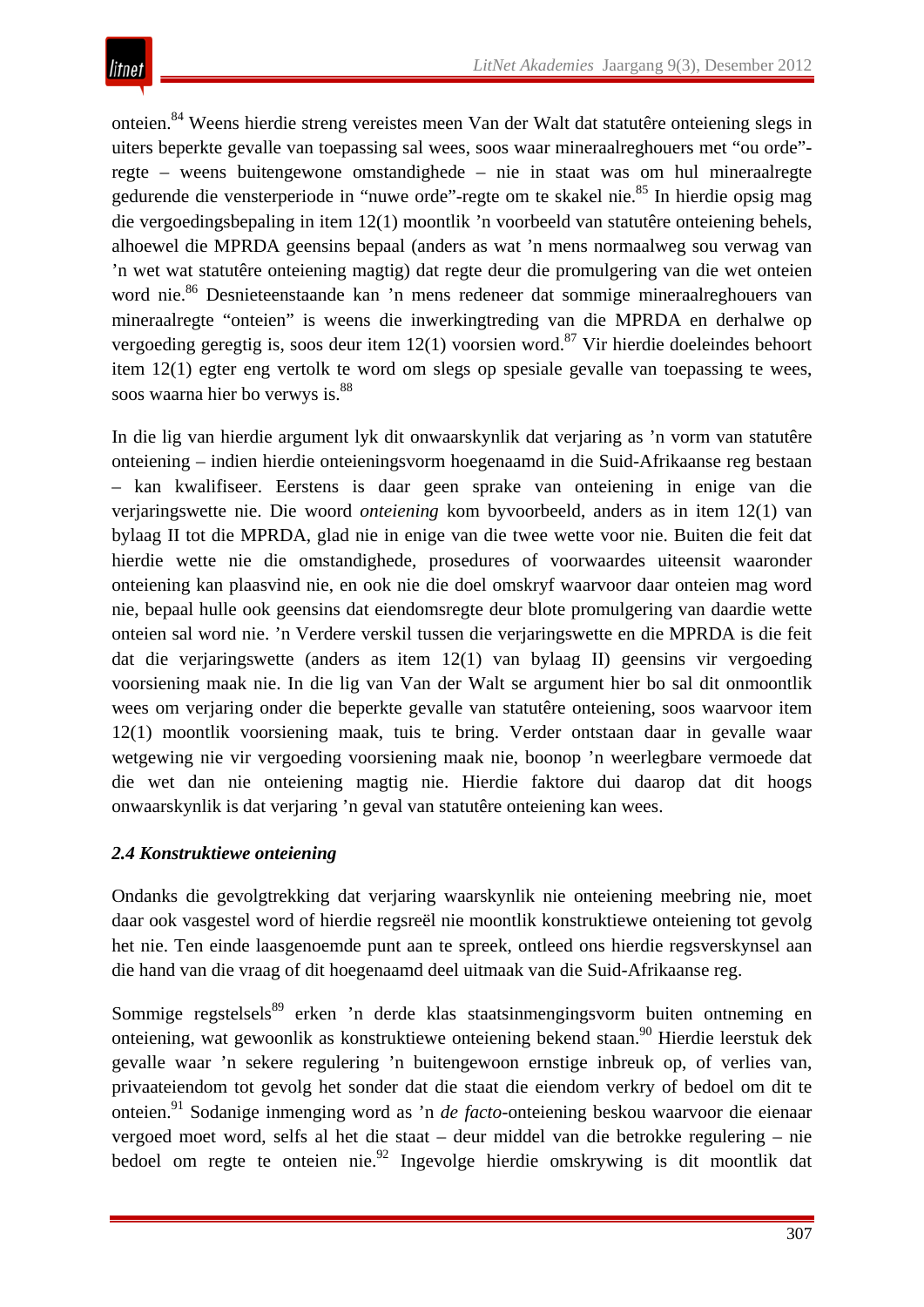verkrygende verjaring, wat 'n gedwonge oordrag van eiendomsreg bewerkstellig, getipeer kan word as 'n vorm van konstruktiewe onteiening.

Alhoewel die vraag of konstruktiewe onteiening deel uitmaak van die Suid-Afrikaanse reg, nog nie gesaghebbend deur ons howe beslis is nie, is daar wel twee gewysdes wat rigtinggewend in hierdie verband is. In *Steinberg v South Peninsula Municipality*<sup>93</sup> omskryf waarnemende appèlregter Cloete konstruktiewe onteiening as volg:

[C]onstructive expropriation … [entails a situation] where a public body utilises a regulatory power in a manner which, taken in isolation, can be categorised as a deprivation of property rights and not an expropriation, but which has the effect, albeit indirectly, of transferring those rights to the public body  $\ldots$ <sup>94</sup>

In hierdie uitspraak het die hof twee redes verskaf waarom konstruktiewe onteiening nie in die Suid-Afrikaanse reg aanvaar behoort te word nie, naamlik dat dit (i) grondhervormingsinisiatiewe kan inhibeer en (ii) regsekerheid kan ondermyn.95 Op sy beurt het die konstitusionele hof in Reflect-All ook twyfel uitgespreek oor die gepastheid van konstruktiewe onteiening binne die raamwerk van die Suid-Afrikaanse grondwetlike bestel.96 Hierdie benaderings strook met die FNB-uitspraak, aangesien 'n streng navolging van die FNB-metodologie weinig ruimte laat vir die erkenning van 'n derde staatsinmengingsvorm.97 Dit is weens regter Ackermann se duidelike onderskeid tussen ontneming en onteiening, waar hy laasgenoemde inmenging beskryf as 'n nouer kategorie wat deel uitmaak van die wyer klas van ontneming.

Hierdie interpretasie maak dit moeilik om te sien waar 'n bykomende inmengingsvorm, naamlik konstruktiewe onteiening, sou inpas.98 FNB se onderskeid tussen ontneming en onteiening – tesame met Roux se voorspelling van die "teleskoop-effek" van die arbitrêrheidstoets – maak dit onwaarskynlik dat Suid-Afrikaanse howe konstruktiewe onteiening sal erken solank as wat hulle by die FNB-metodologie hou.99 Indien 'n ontneming byvoorbeeld op 'n de facto-onteiening sonder vergoeding neerkom, sal dit reeds as 'n arbitrêre ontneming ingevolge die artikel 25(1)-analise ongrondwetlik verklaar word, aangesien die betrokke regsbron – waarop die inmenging gegrond is – nie vir vergoeding (soos deur artikel 25(2) vereis word) voorsiening maak nie.100 Verder is dit hoogs onwaarskynlik dat so 'n ontneming ingevolge die beperkingsklousule geregverdig kan word, aangesien die proporsionaliteitsanalise van artikel 36(1) waarskynlik bloot die gevolgtrekking van die artikel 25(1)-arbitrêrheidstoets sal bevestig.101 Derhalwe sal dit prakties nooit moontlik wees om 'n ontneming as (konstruktiewe) onteiening te klassifiseer nie, aangesien die grondwetlikheidsondersoek sal eindig met die bevinding (i) dat die ontneming strydig is met artikel 25(1), en (ii) dat dit nie regverdigbaar ingevolge die beperkingsklousule is nie.102 As gevolg van hierdie "teleskoop-effek" van die arbitrêrheidstoets sal die vraag of die betrokke eiendomsinmenging op 'n konstruktiewe onteiening neerkom, dus waarskynlik nooit na vore tree nie.103

Nietemin, selfs al sou die howe afstand doen van die FNB-metodologie, bestaan daar verdere redes waarom konstruktiewe onteiening nie sommer in die Suid-Afrikaanse reg erken sal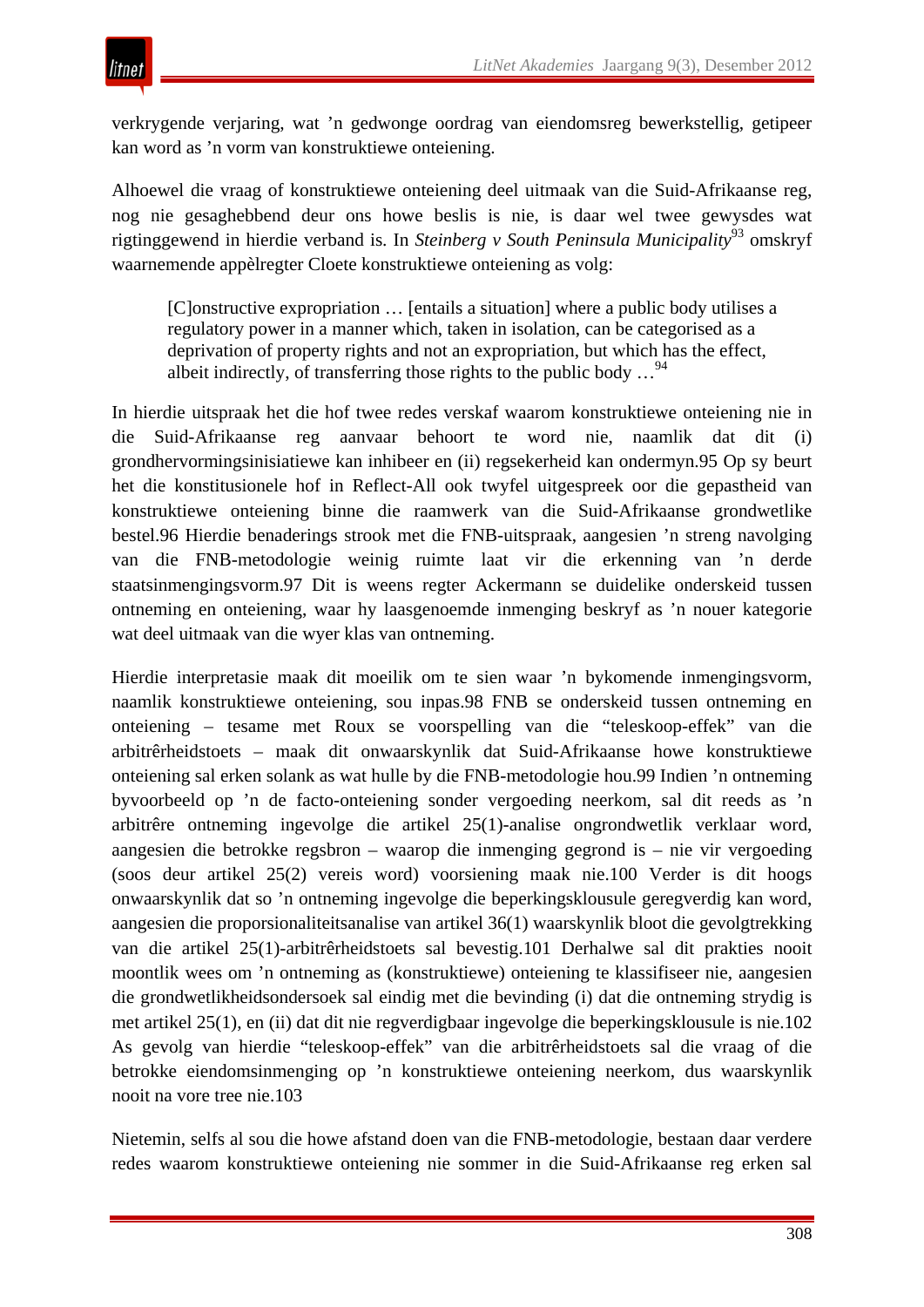word nie.104 Dit is weens die vereistes vir 'n geldige onteiening in ons reg. Die vorige afdeling hier bo toon dat elke onteiening in die Suid-Afrikaanse reg, ten einde grondwetlik geldig te wees, onderlê moet word deur magtigende wetgewing. Hierdie statutêre grondslag moet die bevoegdheid om te onteien, die omstandighede waaronder onteien mag word, asook die doel waarvoor onteien mag word, duidelik uiteensit, en dit moet boonop ook voorsiening maak vir vergoeding. In hierdie opsig is dit moeilik om te sien hoe 'n staatsinmenging – wat nie gegrond is op onteieningswetgewing nie of waar daar nie vir vergoeding voorsiening maak is nie – "omgeskakel" kan word in 'n grondwetlik geldige (konstruktiewe) onteiening bloot omdat die betrokke inmenging 'n buitengewoon nadelige impak op eiendomsreg het. Eerstens kan daar in so 'n konteks geen sprake van onteiening wees nie, aangesien die betrokke staatsinmenging nie ingevolge onteieningswetgewing verrig is nie. Tweedens kan so 'n inmenging (ten beste) neerkom op 'n ontneming van eiendom ingevolge artikel 25(1). So 'n inmenging sal waarskynlik weens die uitermatig strawwe aard daarvan – selfs al vind dit ingevolge wetgewing plaas – neerkom op 'n arbitrêre ontneming wat ongrondwetlik is. In so 'n geval is dit logiesgewys onmoontlik om die tersaaklike inmenging "geldig" te maak bloot deur die geaffekteerde eienaar daarvoor te vergoed. Nietemin, indien 'n drastiese inmenging met eiendomsreg (soos verkrygende verjaring) ingevolge wetgewing geskied wat onderlê word deur belangrike beleidsoorwegings en onderworpe is aan streng vereistes, sal sodanige inmenging na alle waarskynlikheid die artikel 25(1)-arbitrêrheidstoets slaag. Met ander woorde, die grondwetlikheidsondersoek sal steeds by die artikel 25(1)-bevinding eindig indien die betrokke wetgewing nie onteieningsbevoegdheid aan die staat verleen nie.

Desnieteenstaande meen sommige akademiese kommentators dat die leerstuk van konstruktiewe onteiening wél deel is – of deel behoort te wees – van die Suid-Afrikaanse reg.105 In hierdie opsig is Gildenhuys een van die grootse ondersteuners van die leerstuk.106 Daar moet egter beklemtoon word dat Gildenhuys se boek Onteieningsreg verskyn het een jaar voor die FNB-uitspraak gelewer is. Na afloop van hierdie beslissing is dit hoogs onwaarskynlik (soos hier bo verduidelik) dat konstruktiewe onteiening in die Suid-Afrikaanse reg erken sal word solank as wat howe die FNB-metodologie volg.107 Gevolglik stem ons saam met Van der Walt se siening, naamlik dat "it would be better to avoid this notion [konstruktiewe onteiening] altogether".108

Teen hierdie agtergrond kan daar waarskynlik aanvaar word dat konstruktiewe onteiening nie deel is (of deel behoort te word) van die Suid-Afrikaanse reg nie. Daarom kan die vraag of verjaring op konstruktiewe onteiening neerkom, ontkennend beantwoord word. Hierdie gevolgtrekking maak dit onnodig om deur die laaste twee fases van die FNB-metodologie te gaan, naamlik of die ontneming voldoen aan die vereistes van artikel 25(2)(a)-(b) en, indien nie, of dit regverdigbaar is ingevolge die beperkingsklousule.

Alhoewel die uitwerking van verkrygende verjaring met die eerste oogopslag na 'n onteiening van regte kan lyk, is dit eweneens moontlik om hierdie regsreël as 'n ontneming van eiendom te beskou.109 Volgens hierdie perspektief behels verjaring bloot 'n normale eiendomsregulering, aangesien dit as middel dien om botsende aansprake met betrekking tot grond te besleg deur eiendomsreg onder sekere eng bepaalde omstandighede van een persoon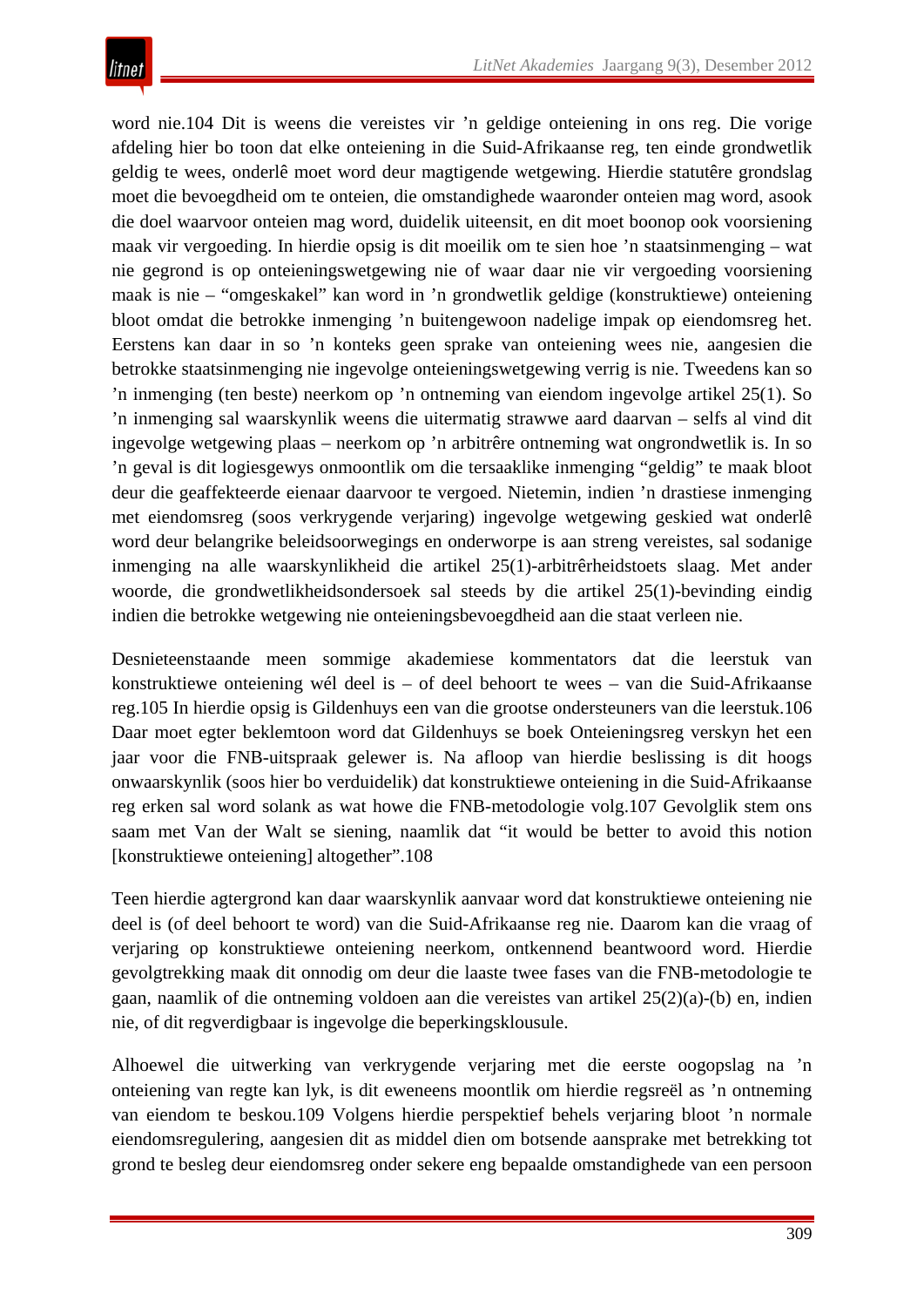na 'n ander te verskuif.110 Die feit dat verjaring eiendomsreg in grond in 'n langtermynbesitter bevestig eerder as in 'n onagsame of afwesige eienaar, word geregverdig deur 'n belangrike beleidsoorweging, naamlik die bevordering van regsekerheid, wat in die openbare belang is – veral in die konteks van 'n negatiewe registrasiestelsel.111 Die streng vereistes vir verkrygende verjaring beskerm die belange van die eienaar bowendien sodanig dat die buitengewoon nadelige uitwerking van verjaring, naamlik verlies van eiendomsreg, geregverdig word. Hierdie siening van verkrygende verjaring as 'n geregverdigde regulatiewe ontneming van eiendom vermy die logiese teenstrydighede en inkonsekwenthede van die onteieningsmodel en verklaar terselfdertyd die verskynsel van verkrygende verjaring op 'n bevredigende wyse binne die konstitusionele raamwerk.

# **3. Gevolgtrekking**

Verkrygende verjaring is een van die oorspronklike wyses van eiendomsverkryging en word gereguleer deur twee verjaringswette tesame met die gemenereg. Die vereistes van hierdie regsreël is taamlik duidelik en regseker, met die gevolg dat verjaring oor die algemeen as 'n onproblematiese gedeelte van die Suid-Afrikaanse reg geag word. Die klaarblyklik onkontroversiële aard van hierdie regsreël is egter onlangs in twyfel getrek deur die vierde kamer van die Europese hof vir menseregte se *Pye*-uitspraak. In dié beslissing het die vierde kamer bevind dat *adverse possession –* die *common law*-eweknie van verjaring – neerkom op 'n onteiening sonder vergoeding, welke gevolg strydig is met die eiendomsklousule van die Europese Konvensie vir Menseregte, 1950. Hierdie bevinding opper die vraag of verjaring, wat 'n gedwonge oordrag van eiendomsreg bewerkstellig, strook met artikel 25 van ons Grondwet. Ten einde hierdie probleem aan te spreek gebruik ons die *FNB*-metodologie om te bepaal of verjaring op een lyn met die eiendomsklousule is. In hierdie opsig fokus die artikel spesifiek op die vraag of verjaring nie dalk 'n onteiening ingevolge artikel 25(2) meebring nie.

'n Ontleding van die onteieningsbeginsels en -metodes toon dat dit onwaarskynlik is dat verjaring onteiening bewerkstellig. Een van die sleutelfaktore is die vraag of daar staatsverkryging van die onteiende regte plaasgevind het. Ingevolge hierdie benadering is dit moeilik om te sien hoe verjaring as 'n onteiening kan kwalifiseer, omrede verjaringsake bykans deur die bank tussen private individue plaasvind. Daarbenewens beskik slegs die staat oor die bevoegdheid om te onteien, welke bevoegdheid pertinent by wyse van statutêre magtiging toegestaan moet word. Hierdie wetgewing moet onder andere die omstandighede, prosedures en voorwaardes vir onteiening, asook die doel van die onteiening, duidelik uiteensit. Dit is verder geykte reg dat onteieningswetgewing ook vir vergoeding voorsiening moet maak. Teen hierdie agtergrond is dit opvallend dat geeneen van die verjaringswette die staat magtig om regte in eiendom te onteien nie, en verder stipuleer hulle ook geensins die omstandighede, prosedures of voorwaardes waarvolgens onteiening mag plaasvind nie. Daarby meld die verjaringswette ook nie die spesifieke doel waarvoor regte onteien mag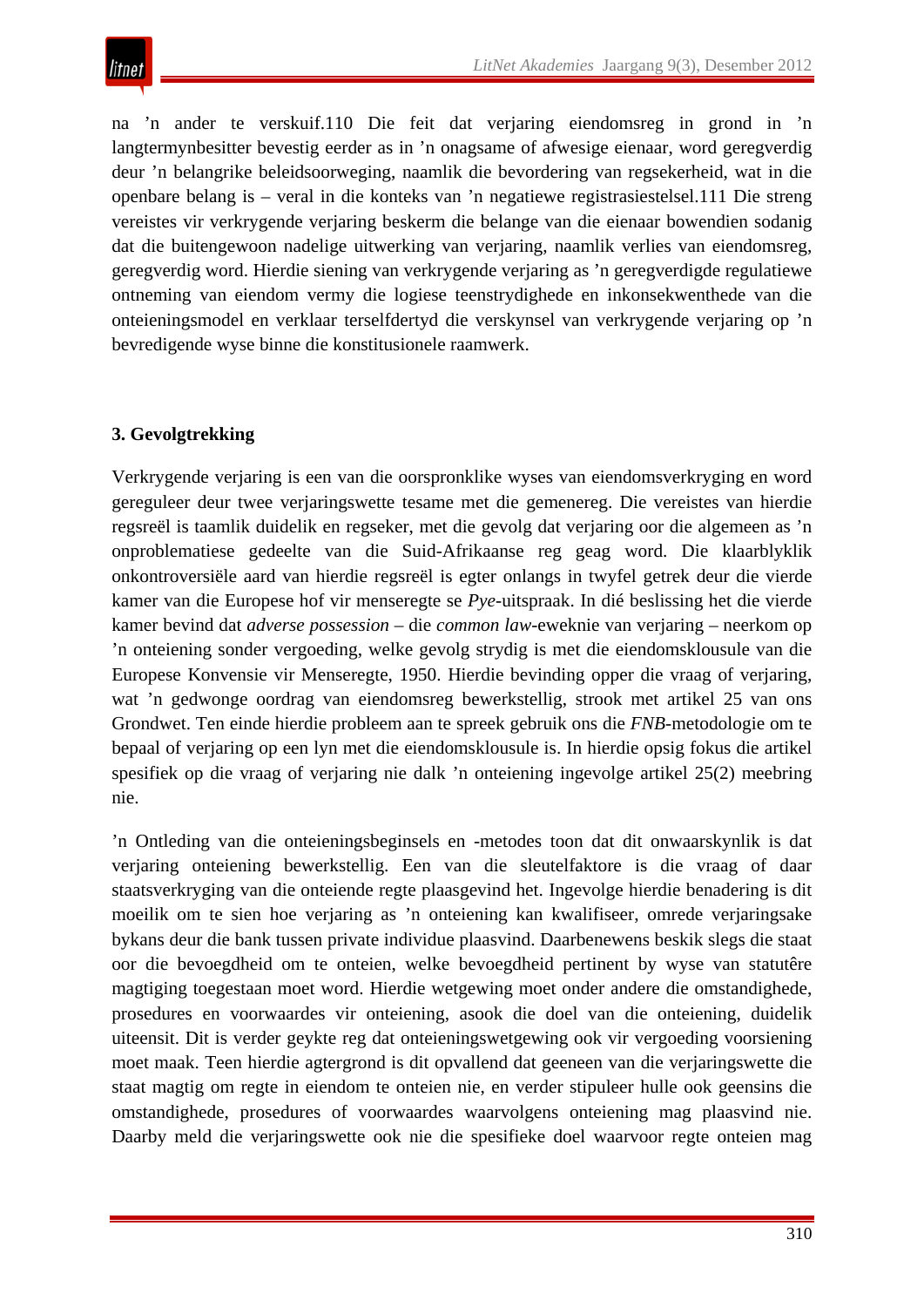word nie en is daar ook geen sprake van vergoeding nie. Hierdie regsposisie benadruk die onwaarskynlikheid dat verjaring 'n onteiening van regte kan behels.

Die verskillende onteieningsmetodes in die Suid-Afrikaanse reg laat ook weinig – indien enige – ruimte om verjaring as onteiening te sien. Omrede verjaring deur regswerking plaasvind, word daar geen diskresie uitgeoefen nie en kan daar dus geen sprake van 'n onteiening by wyse van 'n administratiewe handeling wees nie. Dit is ook nie moontlik om verjaring onder die regterlike-onteieningsmetode tuis te bring nie, aangesien eiendomsoorgang deur verjaring *ex lege* geskied en dus nie van 'n hofbevel afhanklik is nie.

Omtrent die kwessie of verjaring moontlik 'n vorm van statutêre onteiening behels, is sake meer gekompliseerd, aangesien die hoogste hof van appèl onlangs aanvaar het (sonder om so te beslis) dat hierdie onteieningsmetode moontlik wel deel van die Suid-Afrikaanse onteieningsreg uitmaak. Desnieteenstaande bestaan daar oortuigende argumente dat hierdie onteieningsvorm – indien dit wél in Suid-Afrika bestaan – slegs tot hoogs uitsonderlike gevalle beperk is waar wetgewing uitdruklik daarop gerig is om sekere, spesifieke regte in eiendom deur die blote promulgering van die wet te onteien teen betaling van vergoeding. Aangesien die verjaringswette geensins hierdie streng vereistes bevredig nie, is dit hoogs onwaarskynlik dat verjaring as 'n vorm van statutêre onteiening kwalifiseer.

Laastens bespreek ons die kwessie of verjaring nie moontlik konstruktiewe onteiening behels nie. Dit blyk dat beide die hoogste hof van appèl en die konstitusionele hof huiwerig is om hierdie staatsinmengingsvorm in die Suid-Afrikaanse reg te erken. Hierdie huiwering is op gesonde beginsels gegrond, aangesien die *FNB*-metodologie, tesame met Roux se voorspelling van die "teleskoop-effek" van die arbitrêrheidstoets, weinig ruimte laat vir die erkenning van 'n derde staatsingmeningsvorm naas ontneming en onteiening. Nietemin, selfs al sou die howe afstand doen van die *FNB*-metodologie, is die kanse skraal dat konstruktiewe onteiening in ons reg aanvaar sal word, deels weens die aard van die onteieningsvereistes in die Suid-Afrikaanse reg. Gevolglik is dit dogmaties beter om verjaring te beskou as 'n niearbitrêre ontneming van eiendomsreg, welke ontneming nie 'n onteiening van regte tot gevolg het nie. In hierdie opsig maak verjaring gewoon deel van die staat se normale eiendomsregulering uit deurdat dit botsende aansprake met betrekking tot grond besleg deur eiendomsreg in sekere, eng bepaalde omstandighede van een persoon na 'n ander te verskuif, welke regulering 'n geldige openbare doel dien.

#### **Bibliografie**

Badenhorst, P.J., J.M. Pienaar en H. Mostert. 2006. *Silberberg and Schoeman's the law of property*. 5de uitgawe. Durban: LexisNexis Butterworths.

De Groot, H. 1631. *Inleidinge tot de Hollandsche rechts-geleerdheid*. Leiden: Universitaire Pers.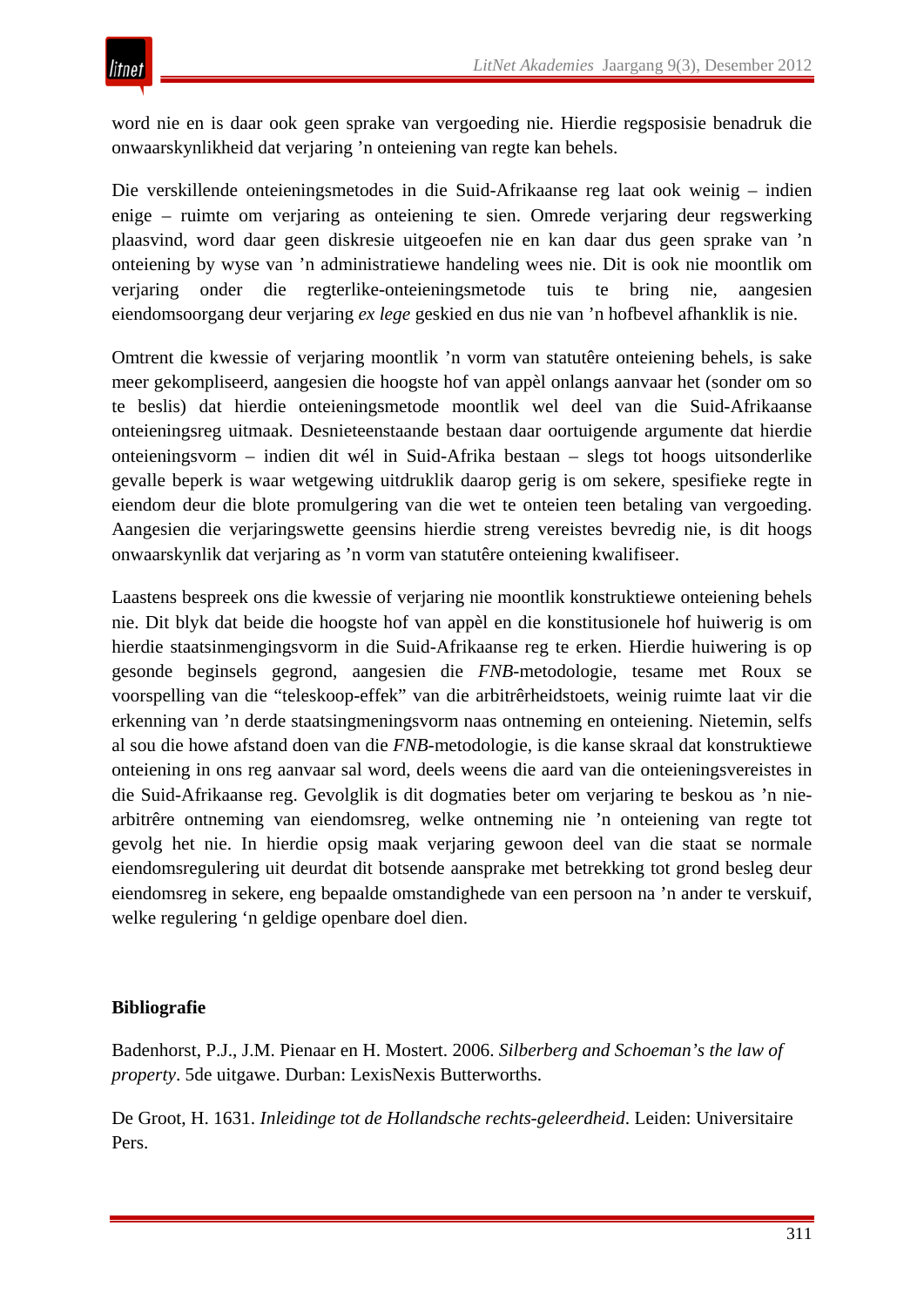Gildenhuys, A. 2001. *Onteieningsreg*. 2de uitgawe. Durban: Butterworths.

Hiemstra, V.G. en H.L. Gonin. 2006. *Trilingual legal dictionary*. 3de uitgawe. Paarl: Juta.

Huber, U. 1690. *Heedensdaegse rechtsgeleertheyt.* Leeuwaarden: Hero Nauta.

Kersteman, F.L. 1772. *Aanhangzel tot het Hollandsch rechtsgeleert woordenboek*. Amsteldam: Steven van Esveldt.

Marais, E.J. 2011. Acquisitive prescription in view of the property clause. Ongepubliseerde LLD-proefskrif, Universiteit Stellenbosch.

Mostert, H. 2012. *Mineral law – Principles and policies in perspective*. Kaapstad: Juta.

Roux, T. 2003. Property. In Woolman e.a. (reds.) 2003.

Schorer, W. 1784. *Aanteekeningen van mr Willem Schorer, over de inleidinge tot de Hollandsche rechts-geleerdheid, van mr Hugo de Groot*. Middelburg: Pieter Gillissen en Zoon Boekverkoopers.

Sonnekus, J.C. en J.L. Neels. 1994. *Sakereg vonnisbundel*. 2de uitgawe. Durban: Butterworths.

Van der Linden, J. 1896. *Regtsgeleerd, practicaal, en koopmans handboek*. Amsterdam: Johannes Allart.

Van der Merwe, C.G. 1989. *Sakereg*. 2de uitgawe. Durban: Butterworths.

Van der Walt, A.J. 1999. *Constitutional property clauses: A comparative analysis*. Kaapstad: Juta.

—. 2004. Striving for the better interpretation – A critical reflection on the constitutional court's *Harksen* and *FNB* decisions on the property clause. *South African Law Journal*, 121(4):854–78.

—. 2005. *Constitutional property law*. Kaapstad: Juta.

—. 2011. *Constitutional property law*. 3de uitgawe. Kaapstad: Juta.

Van der Walt, A.J. en H. Botha. 1998. Coming to grips with the new constitutional order: Critical comments on *Harksen v Lane NO*. *South African Public Law,* 13(1):17–41.

Van der Walt, A.J. en E.J. Marais. 2012. The constitutionality of acquisitive prescription: A section 25(1) analysis. *Tydskrif vir die Suid-Afrikaanse Reg,* 4:714–36.

Voet, J. 1829. *Commentarius ad Pandectas*. Vertaal deur P. Gane, 1955. Durban: Butterworths.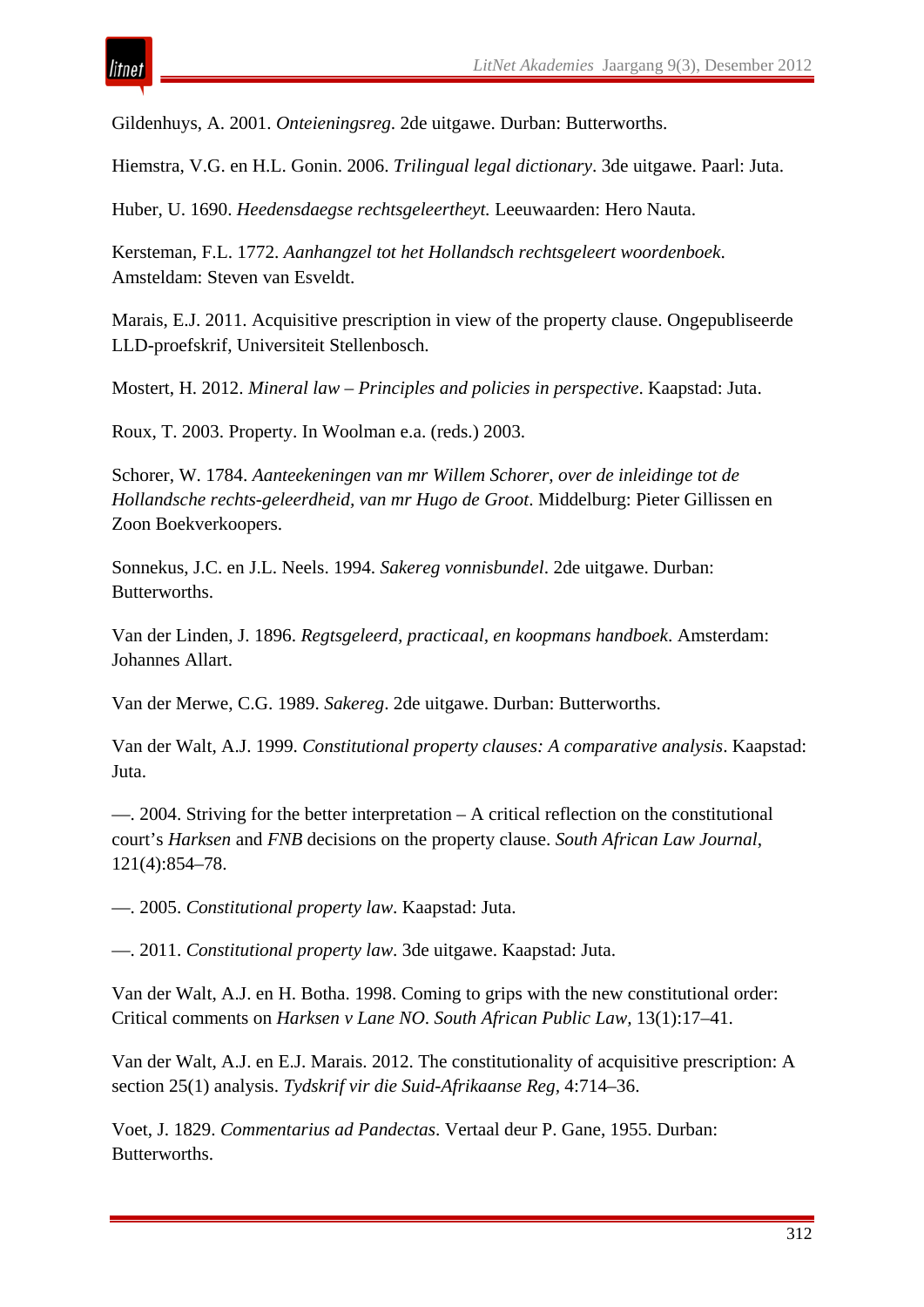

Waring, E.J.L. 2009. Aspects of property: The impact of private takings. Ongepubliseerde LLD-proefskrif, Universiteit Cambridge.

Woolman, S, T. Roux en M. Bishop (reds). 2003. *Constitutional law of South Africa*. 2de uitgawe. Kaapstad: Juta.

## **Eindnotas**

<sup>1</sup> Hierdie bydrae is die opvolgartikel tot Van der Walt en Marais (2012:714-736) waarna die skrywers op 718 aldaar verwys.

<sup>2</sup> Art. 2(2) van die Verjaringswet 18 van 1943 en art. 1 van die Verjaringswet 68 van 1969 wet); sien ook Voet *Commentarius* 41 3 1; De Groot *Inleidinge* 2 7 1; Badenhorst e.a. (2006:160); Van der Merwe (1989:268). Alhoewel die verjaringswette ook voorsiening maak vir verkryging van beperkte saaklike regte (soos serwitute) deur verkrygende verjaring, fokus hierdie artikel slegs op eiendomsverkryging deur verjaring.

<sup>3</sup> Hierdie wet het op 19 April 1943 in werking getree.

<sup>4</sup> Hierdie wet, wat die 1943-wet herroep, het op 1 Desember 1970 in werking getree en is nie terugwerkend van krag nie.

<sup>5</sup> Sien *Bisschop v Stafford* 1974 3 SA 1 (A) 7 en *Pienaar v Rabie* 1983 3 SA 126 (A) 135, waar hierdie posisie bevestig word.

<sup>6</sup> Hiemstra en Gonin (2006:233) vertaal *nec vi nec clam nec precario* as *geweldloos, openlik en sonder willekeurig opsegbare verlof*. Vir 'n bespreking van die vereistes van die 1943-wet, sien Marais (2011:36–60).

<sup>7</sup> Alhoewel beide roerende en onroerende sake onder die definisie van *saak* tuisgebring kan word, fokus hierdie artikel slegs op verkryging van eiendomsreg in grond. In hierdie opsig is die 1943-wet meer spesifiek: sien artikel 2(1) van hierdie wet.

<sup>8</sup> Voet *Commentarius* 41 2 1, 41 2 3; *Pienaar v Rabie* 1983 3 SA 126 (A) 134; *Cillie v Geldenhuys* 2009 2 SA 325 (HHA) par. 8.

<sup>9</sup> *Welgemoed v Coetzer* 1946 TPD 701, 712; *Pienaar v Rabie* 1983 3 SA 126 (A) 134; *Minnaar v Rautenbach* 1999 1 All SA 571 (NK) 574–5; sien ook Badenhorst e.a. (2006:162); Van der Merwe (1989:275).

<sup>10</sup> Voet *Commentarius* 44 3 9; *Pienaar v Rabie* 1983 3 SA 126 (A) 128; sien ook *Welgemoed v Coetzer* 1946 TPD 701, 712–3; *Hayes v Harding Town Board* 1958 2 SA 297 (N) 299; *Wood v Baynesfield Board of Administration* 1975 2 SA 692 (N) 701; sien verder Badenhorst e.a. (2006:162); Van der Merwe (1989:275).

<sup>11</sup> *Cillie v Geldenhuys* 2009 2 SA 325 (HHA) par. 8; *Sapphire Dawn Trading 42 BK v De Klerk* 2009-2-12 saaknr. 693/2008 (VB) par. 7, 9; *Joles Eiendom (Pty) Ltd v Kruger* 2007 5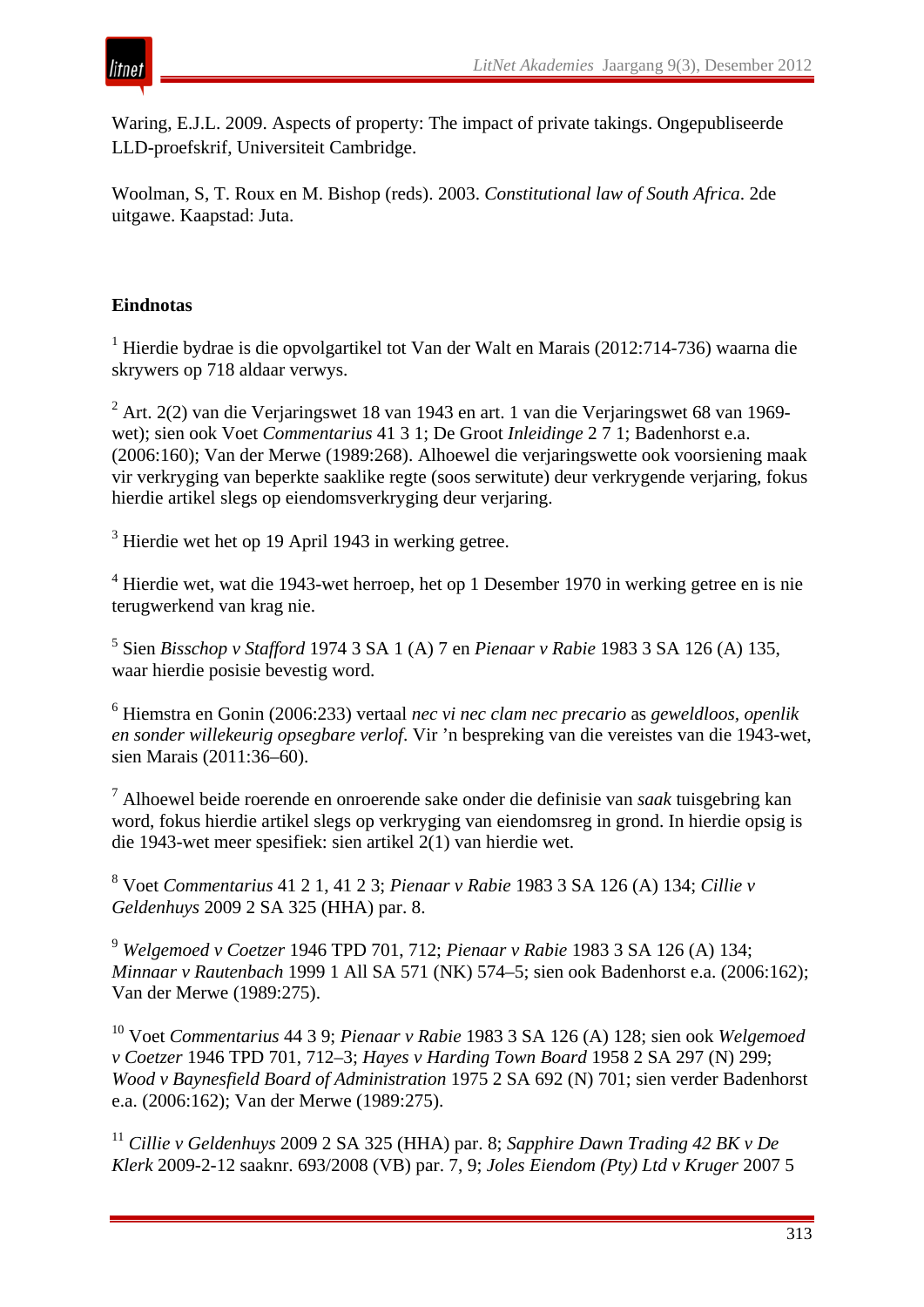

SA 222 (K) par. 28; *Minnaar v Rautenbach* 1999 1 All SA 571 (NK) 574–5. 'n Bespreking van die vereistes vir verkrygende verjaring val buite die bestek van hierdie artikel. Vir 'n meer deurtastende uiteetsetting, sien Marais (2011:36–64).

<sup>12</sup> Voet *Commentarius* 41 3 1; De Groot *Inleidinge* 2 7 4; *Pienaar v Rabie* 1983 3 SA 126 (A) 136; *Morkels Transport (Pty) Ltd v Melrose Foods (Pty) Ltd* 1972 2 SA 464 (W) 468, 477–8; *Minnaar v Rautenbach* 1999 1 All SA 571 (NK) 577; sien ook Badenhorst e.a. (2006:161); Van der Merwe (1989:268–9).

 $13$  (2006) 43 EHRR 3 (IV).

<sup>14</sup> Vir 'n bespreking van A1P1, sien Van der Walt (1999:96–120).

<sup>15</sup> *JA Pye (Oxford) Ltd v United Kingdom* (2006) 43 EHRR 3 (IV) par. 73–6.

<sup>16</sup> Die tweede reël van A1P1 handel oor onteiening van privaateiendom: sien *Sporrong and Lönnroth v Sweden* (1983) 5 EHRR 35 par. 61.

<sup>17</sup> Die derde reël van A1P1 handel oor ontneming van privaateiendom: sien *Sporrong and Lönnroth v Sweden* (1983) 5 EHRR 35 par. 61.

<sup>18</sup> Van der Walt en Marais (2012:714–36).

 $19$  2011-9-1 saaknr. 14722/10 (WKK).

<sup>20</sup> Gildenhuys (2001:56–7, 93). Vgl. Waring (2009:159–70), wat meen dat die eiendomsverlies wat deur *adverse possession* – die *common law*-eweknie van verjaring – teweeggebring word, neerkom op 'n onteiening van regte ingevolge die tweede reël van A1P1.

<sup>21</sup> *Summers v Kiewitz* 2011-9-1 saaknr. 14722/10 (WKK) par. 62.

<sup>22</sup> Sien veral Van der Walt (2011:453–4) se kritiek op Gildenhuys (2001:56–7, 93) in hierdie verband. Sien verder afdeling 2.3 van hierdie artikel.

 $23$  2002 4 SA 768 (KH).

 $24$  Nkabinde R beskryf hierdie uitspraak as "the leading judgment regarding the property clause" in *Reflect-All 1025 CC v MEC for Public Transport, Roads and Works, Gauteng Provincial Government* 2009 6 SA 391 (KH) par. 35. Sien ook *Haffejee v Ethekwini Municipality* 2011 6 SA 134 (KH) par. 25–9, waar die gesaghebbendheid van *FNB* onlangs bevestig is.

<sup>25</sup> *First National Bank of SA Ltd t/a Wesbank v Commissioner, South African Revenue Service; First National Bank of SA Ltd t/a Wesbank v Minister of Finance* 2002 4 SA 768 (KH) par. 46. Roux (2003:3) sit hierdie vrae soos volg uiteen:

- 1. Does that which is taken away from [the property holder] by the operation of [the law in question] amount to property for purpose of s 25?
- 2. Has there been a deprivation of such property by the [organ of state concerned]?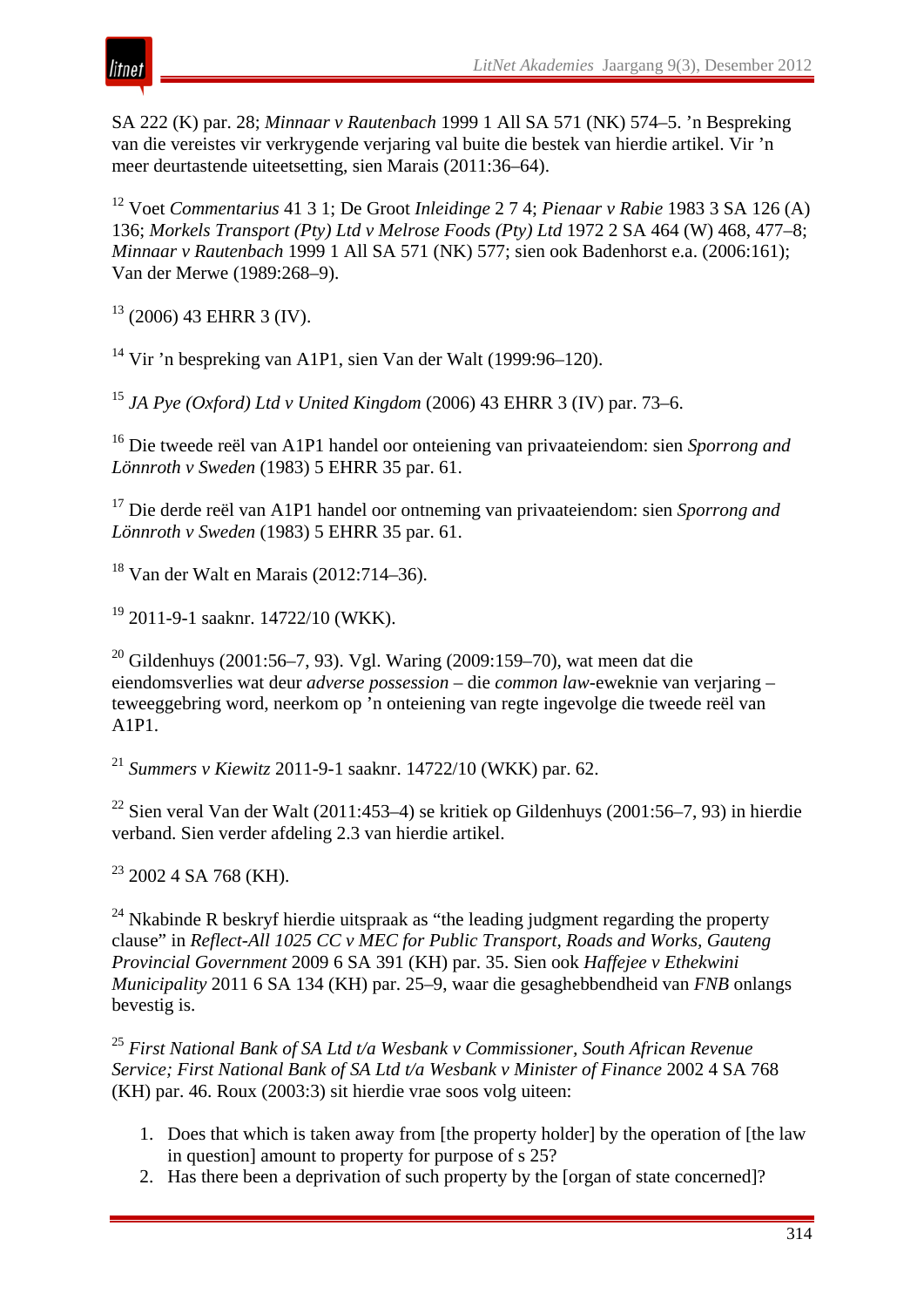

- 3. If there has, is such deprivation consistent with the provisions of s 25(1)?
- 4. If not, is such deprivation justified under s 36 of the Constitution?
- 5. If it is, does it amount to expropriation for purpose of s 25(2)?
- 6. If so, does the [expropriation] comply with the requirements of s  $25(2)(a)$  and (b)?
- 7. If not, is the expropriation justified under s 36?

<sup>26</sup> Sien Van der Walt (2011:80–333, veral 108–11, 181–9, 194–289) vir 'n diepte-bespreking van die eerste vier fases van die *FNB*-metodologie. Vir 'n bespreking van hierdie vier fases m.b.t. verkrygende verjaring, sien Marais (2011:259–84); Van der Walt en Marais (2012:720–35). Gevolglik verskaf ons nie hier 'n gedetailleerde uiteensetting van daardie fases nie.

<sup>27</sup> Sien veral Van der Walt (2011:108–11); ook Marais (2011:260–1); Van der Walt en Marais (2012:721); sien verder art. 25(4) van die Grondwet.

<sup>28</sup> Sien Marais (2011:261–5); Van der Walt en Marais (2012:721–2).

<sup>29</sup> "Niemand mag eiendom ontneem word nie behalwe ingevolge 'n algemeen geldende regsvoorskrif, en geen regsvoorskrif mag arbitrêre ontneming van eiendom veroorloof nie."

<sup>30</sup> Sien veral Van der Walt en Marais (2012:722–34); sien verder Marais (2011:265–83). In hierdie opsig is die korrektiewe funksie van verjaring die belangrikste rasionaal wat hierdie regsreël onderlê, nl. dat dit regsekerheid m.b.t. grond – veral in regsisteme met 'n negatiewe registrasiestelsel – bevorder.

<sup>31</sup> Sien veral Van der Walt (2011:74–9); Roux (2003:2–3, 19–20, 32); sien verder Van der Walt en Marais (2012:734–5); Marais (2011:283–4).

 $32$  Hierdie afdeling is gebaseer op, en stem op plekke ooreen met, passasies in Marais (2011:284–90).

<sup>33</sup> *First National Bank of SA Ltd t/a Wesbank v Commissioner, South African Revenue Service; First National Bank of SA Ltd t/a Wesbank v Minister of Finance* 2002 4 SA 768 (KH) par. 57. Hierdie onderskeid strook met *Harksen v Lane* 1998 1 SA 300 (KH) par. 31 en is onlangs herbevestig in *Minister of Minerals and Energy v Agri SA (CALS amicus curiae)*  2012-5-31 saaknr. 458/11 (HHA) par. 14.

<sup>34</sup> *First National Bank of SA Ltd t/a Wesbank v Commissioner, South African Revenue Service; First National Bank of SA Ltd t/a Wesbank v Minister of Finance* 2002 4 SA 768 (KH) par. 60. Vir voordeelde waar die grondwetlikheidsondersoek direk by art. 25(2) begin het, sien *Haffejee v Ethekwini Municipality* 2011 6 SA 134 (KH); *Minister of Minerals and Energy v Agri SA (CALS amicus curiae)* 2012-5-31 saaknr. 458/11 (HHA). Ingevolge Wallis AR se uitspraak (par. 14 van *Agri SA*) lyk dit of die grondwetlikheidsanalise direk by art. 25(2) kan begin indien albei partye saamstem dat die ontneming in alle opsigte geldig is en wanneer die enigste geskilpunt is of die ontneming ook onteiening meebring, of handel omtrent die vergoedingsbedrag.

<sup>35</sup> Sien Van der Walt (2011:237–88) vir 'n algemene bespreking van die niearbitrêrheidstoets. Vir 'n meer deurtastende bespreking van die toepassing van hierdie toets in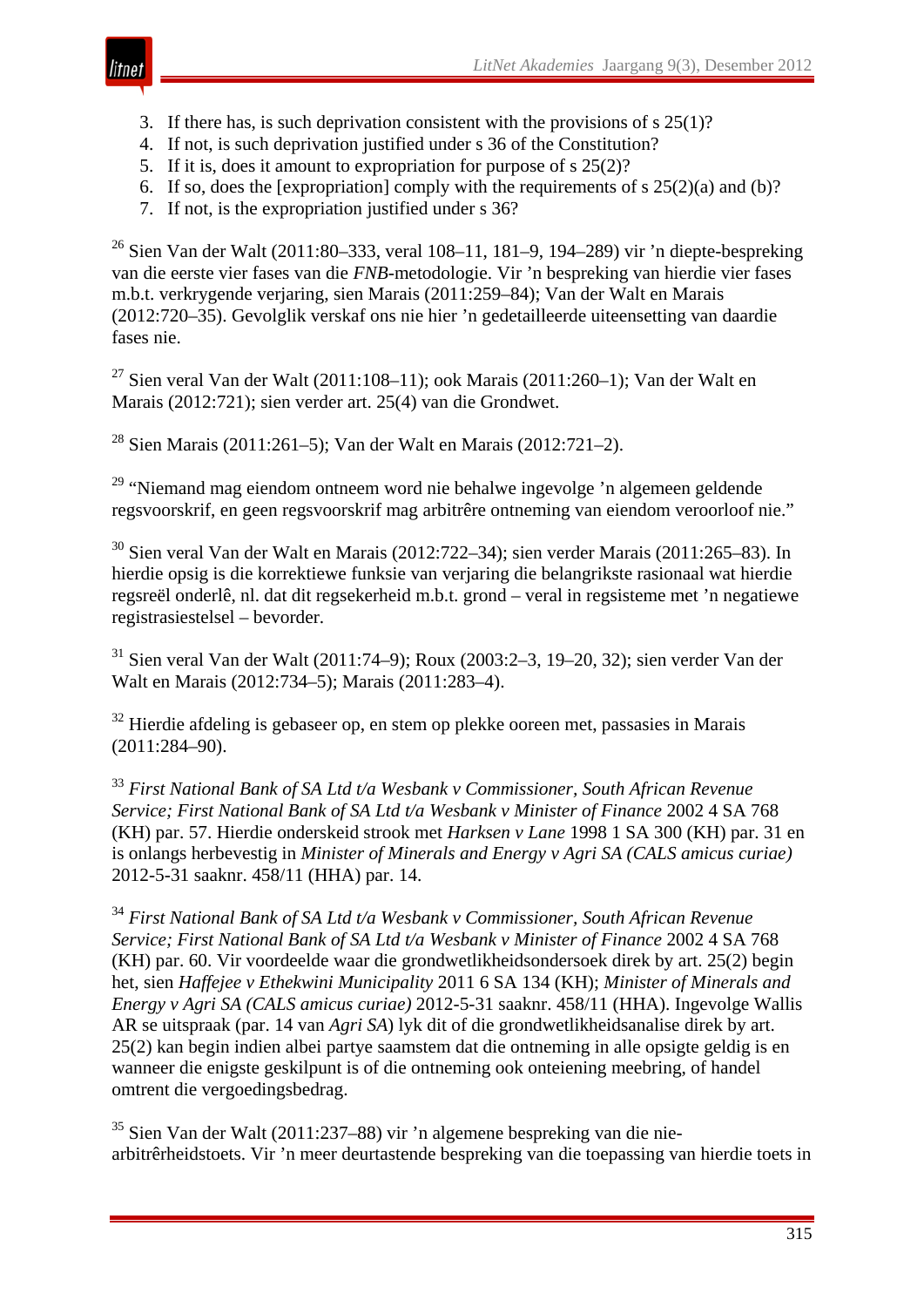

die konteks van verkrygende verjaring, sien Van der Walt en Marais (2012:722–34); Marais (2011:265–83).

 $36$  Art. 25(2)(a)-(b) van die Grondwet.

<sup>37</sup> *Harksen v Lane* 1998 1 SA 300 (KH) par. 31; *First National Bank of SA Ltd t/a Wesbank v Commissioner, South African Revenue Service; First National Bank of SA Ltd t/a Wesbank v Minister of Finance* 2002 4 SA 768 (KH) par. 57–8; *Minister of Minerals and Energy v Agri SA (CALS amicus curiae)* 2012-5-31 saaknr. 458/11 (HHA) par. 13–4.

<sup>38</sup> 1998 1 SA 300 (KH).

<sup>39</sup> Par. 32.

<sup>40</sup> Van der Walt en Botha (1998:35); Van der Walt (2004:862); Van der Walt (2011:339-43).

<sup>41</sup> *First National Bank of SA Ltd t/a Wesbank v Commissioner, South African Revenue Service; First National Bank of SA Ltd t/a Wesbank v Minister of Finance* 2002 4 SA 768 (KH) par. 57–8.

<sup>42</sup> *Reflect-All 1025 CC v MEC for Public Transport, Roads and Works, Gauteng Provincial Government* 2009 6 SA 391 (KH) par. 63.

 $^{43}$  Par. 64.

<sup>44</sup> Sien veral Van der Walt en Botha (1998:19–23); Van der Walt (2011:335, 338, 343, 345); Gildenhuys (2001:8–9).

<sup>45</sup> 2012-5-31 saaknr. 458/11 (HHA).

<sup>46</sup> Par. 13, 18–9, 24.

<sup>47</sup> Vermeld in *Minister of Minerals and Energy v Agri SA (CALS amicus curiae)* 2012-5-31 saaknr. 458/11 (HHA) par. 16-8 sonder beslissing.

<sup>48</sup> Van der Walt (2011:371–3) en bronne waarna verwys word.

<sup>49</sup> Sien afdeling 2.3 van hierdie artikel. Sommige akademiese kommentators voer aan dat onteiende regte ook verkry kan word deur (of oorgedra word aan) derde partye indien die onteiening in die openbare belang is of 'n geldige openbare doel voor oë het, soos die bevordering van grondhervorming. Art. 6(2)(*d*A) van die Wet op die Uitbreiding van Sekerheid van Verblyfreg 62 van 1997 kan so 'n voorbeeld wees, aangesien dit okkupeerders toelaat om oorlede familielede op die boer se plaas – sonder sy toestemming – te begrawe, wat bv. gebeur het in *Nhlabathi v Fick* 2003 2 All SA 323 (GH): sien Roux (2003:31); Van der Walt (2011:345, 462–93); sien ook Gildenhuys (2001:8).

<sup>50</sup> *Joyce & McGregor Ltd v Cape Provincial Administration* 1946 AD 658, 671; *Pretoria City Council v Modimola* 1966 3 SA 250 (A) 258; *Harvey v Umhlatuze Municipality* 2011 1 SA 601 (KZP) par. 81; sien ook Van der Walt (2011:452–6); Gildenhuys (2001:49–50).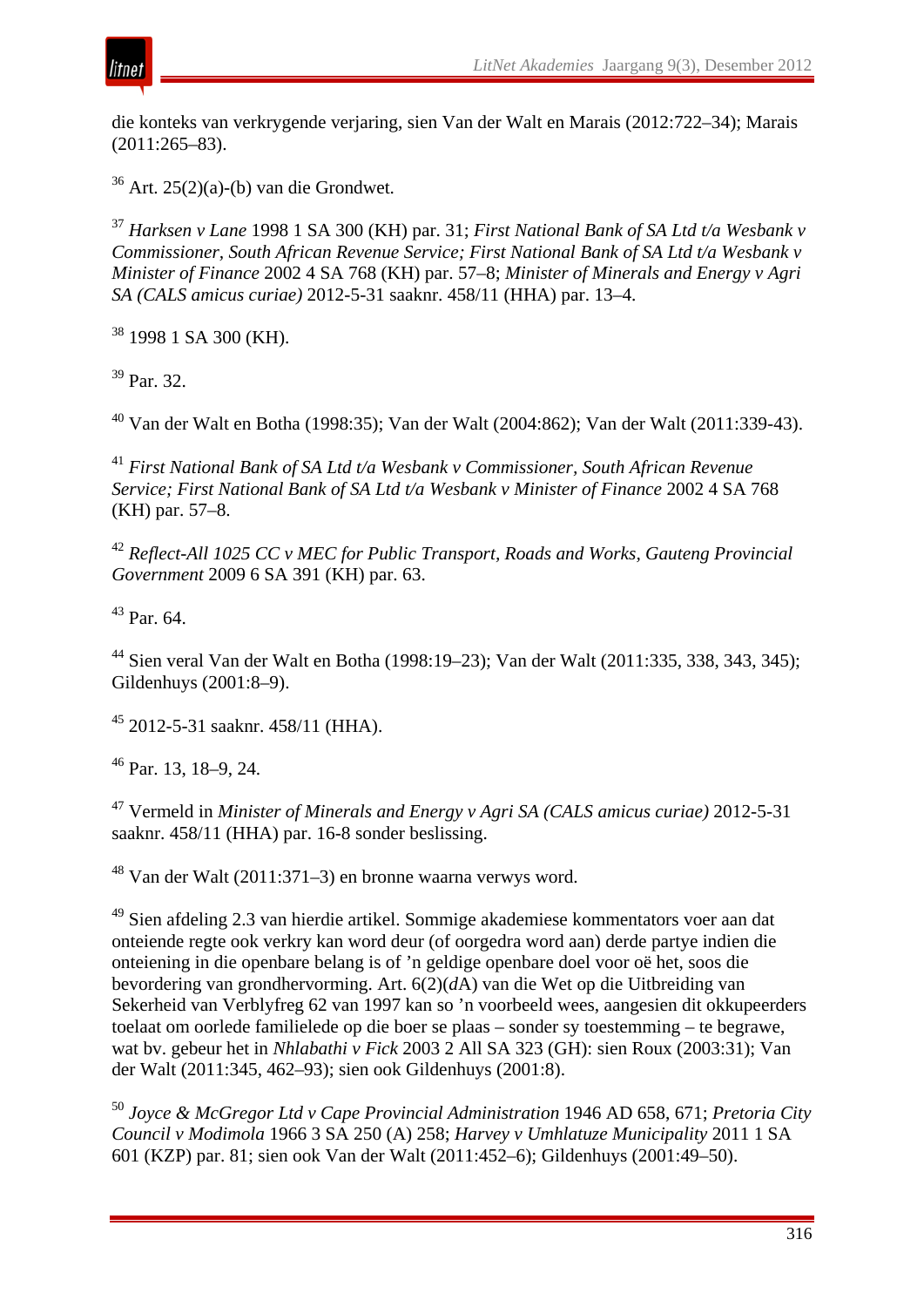

<sup>51</sup> *Joyce & McGregor Ltd v Cape Provincial Administration* 1946 AD 658 671; *Pretoria City Council v Modimola* 1966 3 SA 250 (A) 258; *Harvey v Umhlatuze Municipality* 2011 1 SA 601 (KZP) par. 81; *Groengras Eiendomme (Pty) Ltd v Elandsfontein Unlawful Occupants*  2002 1 SA 125 (T) 137; sien ook Van der Walt (2011:344, 452–6); Badenhorst e.a. (2006:566); Gildenhuys (2001:9–10, 49, 93).

 $52$  Gildenhuys (2001:49, 59 vn. 80).

<sup>53</sup> *Harvey v Umhlatuze Municipality* 2011 1 SA 601 (KZP) par. 81; *Groengras Eiendomme (Pty) Ltd v Elandsfontein Unlawful Occupants* 2002 1 SA 125 (T) 137; sien ook Gildenhuys (2001:10, 49–59); Van der Walt (2011:452–6).

<sup>54</sup> Gildenhuys (2001:9–10): "Die reg moet ingevolge wetgewing uitgeoefen word, wat die omstandighede, prosedures en voorwaardes waaronder onteiening mag plaasvind, vaslê." Sien ook *Groengras Eiendomme (Pty) Ltd v Elandsfontein Unlawful Occupants* 2002 1 SA 125 (T) 137.

<sup>55</sup> Van der Walt (2011:456); sien ook Gildenhuys (2001:13–5).

<sup>56</sup> *Joyce & McGregor Ltd v Cape Provincial Administration* 1946 AD 658 671. Sien ook *Groengras Eiendomme (Pty) Ltd v Elandsfontein Unlawful Occupants* 2002 1 SA 125 (T) 137.

 $57$  Gildenhuys (2001:56–7, 93), soos geïnterpreteer deur Van der Walt (2011:453–4). In hierdie opsig redeneer Gildenhuys dat die vergoeding wat 'n hof kan toestaan aan die eienaar van 'n dienende erf wat gedwing word om 'n noodweg oor sy grond te aanvaar, analoog is tot vergoeding vir onteiening.

<sup>58</sup> Sien bv. De Groot *Inleidinge* 2 32 7, Huber *HR* 4 8 25–4 8 26; Voet *Commentarius* 1 4 7; Van der Linden *Regtsgeleerd, practicaal, en Koopmans handboek* 1 7 4; Kersteman *Aanhangzel tot het Hollandsch rechtsgeleert woordenboek* sv "dominium eminens".

<sup>59</sup> Sien Gildenhuys (2001:49), wat na *Joyce & McGregor Ltd v Cape Provincial Administration* 1946 AD 658, 671 as gesag hiervoor verwys. Sien verder De Groot *Inleidinge*  2 32 7 vn. 8, waar hy na 'n plaaslike verordening (Keur van Amsterdam 1624) verwys as gesag in die konteks van bronne wat onteiening toelaat. Hierdie verwysing skep die indruk dat magtigende wetgewing tog nodig was in die Romeins-Hollandse reg ten einde regte te kon onteien.

 $60$  2011 1 SA 601 (KZP).

<sup>61</sup> 2011 1 SA 601 (KZP) par. 81; sien in hierdie opsig ook *Joyce & McGregor Ltd v Cape Provincial Administration* 1946 AD 658, 671.

 $62$  2009 4 SA 463 (HHA).

<sup>63</sup> *Ekurhuleni Metropolitan Municipality v Dada* 2009 4 SA 463 (HHA) par. 14. Die HHA het in hierdie konteks beslis dat alhoewel art. 38 van die Grondwet howe toelaat om "gepaste regshulp" te verleen, hierdie artikel howe nie magtig om munisipaliteite te beveel om eiendom te koop nie. Hierdie benadering strook met *Joyce & McGregor Ltd v Cape*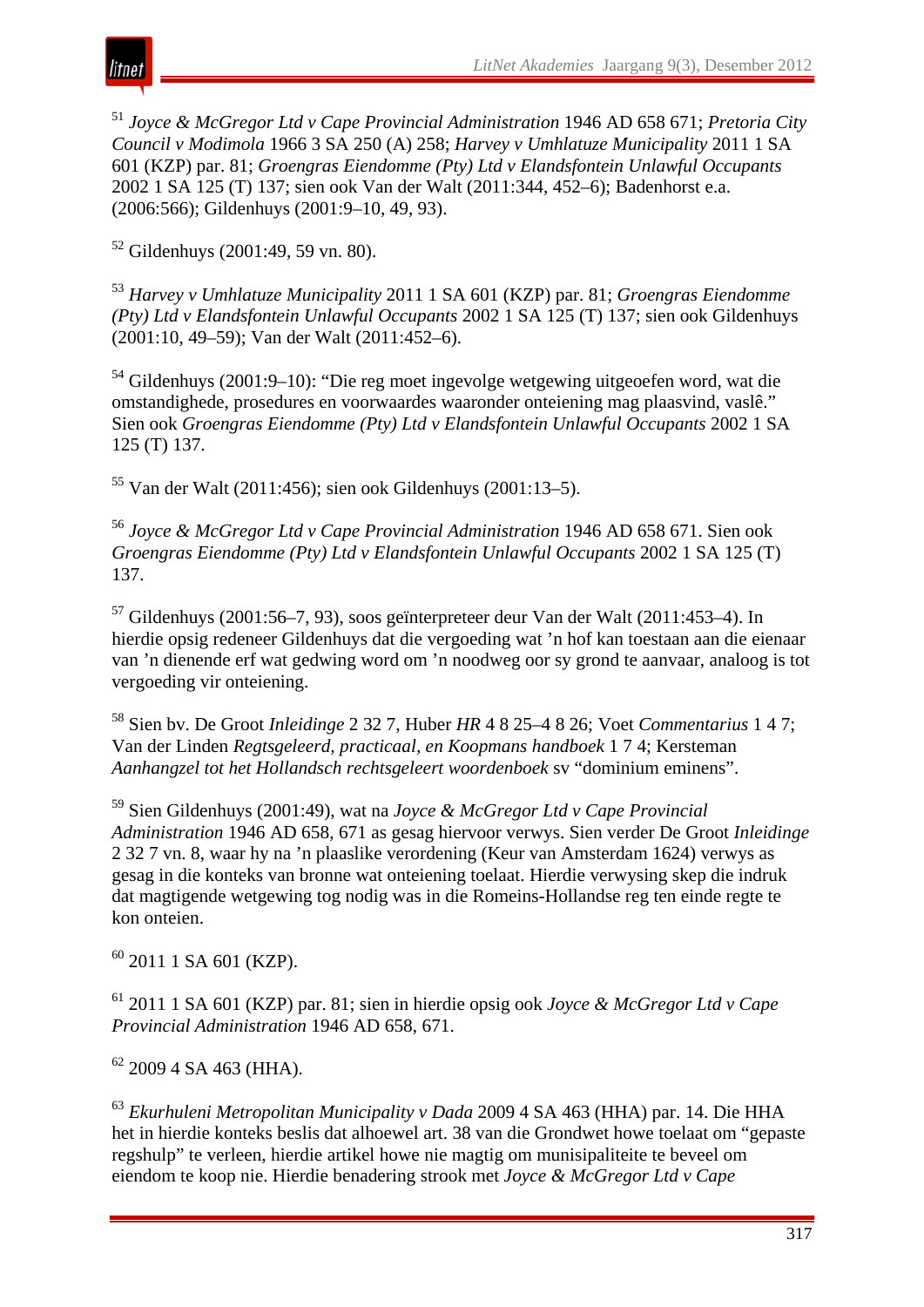

*Provincial Administration* 1946 AD 658, 671, waar bevind is dat "all rights of expropriation must rest upon a *legislative* foundation" (eie beklemtoning).

<sup>64</sup> Gildenhuys (2001:21). Vir die invloed wat die Land Clauses Consolidation Act 1845 op die verordening van latere onteieningswetgewing in Suid-Afrika gehad het, sien Gildenhuys (2001:21–2, 32–5, 39–47).

<sup>65</sup> *Rugby Joint Water Board v Foottit* 1973 AC 202, 214–215. Sien verder art. 1 van die Land Clauses Consolidation Act 1845: "This Act shall apply to *every undertaking* authorized by any Act which shall hereafter be passed, and which shall authorize the *purchase or taking of lands* for such undertaking ..." (eie beklemtoning).

<sup>66</sup> Gildenhuys (2001:49–50); Van der Walt (2011:453–4); Badenhorst e.a. (2006:565). Sien verder Van der Walt (2011:453–4) se kritiek op Gildenhuys (2001:56–7, 93), waar lg. aanvoer dat die gemeenregtelike reëls van oorspronklike eiendomsverlies wél voorbeelde van gemeenregtelike onteiening is.

<sup>67</sup> *White Rocks Farm (Pty) Ltd v Minister of Community Development* 1984 3 SA 785 (N) 792–3; *Pretoria City Council v Modimola* 1966 3 SA 250 (A) 263; *Harvey v Umhlatuze Municipality* 2011 1 SA 601 (KZP) par. 39; sien ook Gildenhuys (2001:14–5, 77–8); Van der Walt (2011:456).

<sup>68</sup> *Offit Enterprises (Pty) Ltd v COEGA Development Corporation (Pty) Ltd* 2011 1 SA 293 (KH) par. 43; *Erf 16 Bryntirion v The Minister of Public Works* 2010 JDR 1218 (GNP) par. 39; sien ook Van der Walt (2011:456, 501); Gildenhuys (2001:10–1, 14–5, 77–8).

<sup>69</sup> Gildenhuys (2001:14); Van der Walt (2011:456).

<sup>70</sup> Van der Walt (2011:456); Gildenhuys (2001:14, 56). Lg. verwys na art. 129(5) en 130 van die Nasionale Waterwet 36 van 1998 as gesag vir hierdie bewering.

<sup>71</sup> Van der Walt (2011:433–4, 457). Vgl. Gildenhuys (2001:13–5), wat bv. nie statutêre onteiening noem as een van die onteieningsmetodes nie. Sien verder Van der Walt (2011:433–4, 457–8) en bronne waarna verwys word.

 $72$  Van der Walt (2011:457 vne. weggelaat).

 $73$  1970 4 SA 589 (A).

 $74$  597.

<sup>75</sup> Gildenhuys (2001:13, 18), wat as gesag hiervoor na *Blackmore v Moodies GM and Exploration Company Limited* 1917 AD 402, 416–7 en *Union Government v Schierhout* 1925 AD 322, 348 verwys. Sien ook *Belinco (Pty) Ltd v Bellville Municipality* 1970 4 SA 589 (A) 597.

<sup>76</sup> Gildenhuys (2001:13, 18), wat as gesag hiervoor na *Minister van Waterwese v Mostert*  1964 2 SA 656 (A) 666 en *Van Niekerk v Bethlehem Municipality* 1970 2 SA 269 (O) 171 verwys. Sien ook *Blackmore v Moodies GM and Exploration Company Limited* 1917 AD 402, 416–7.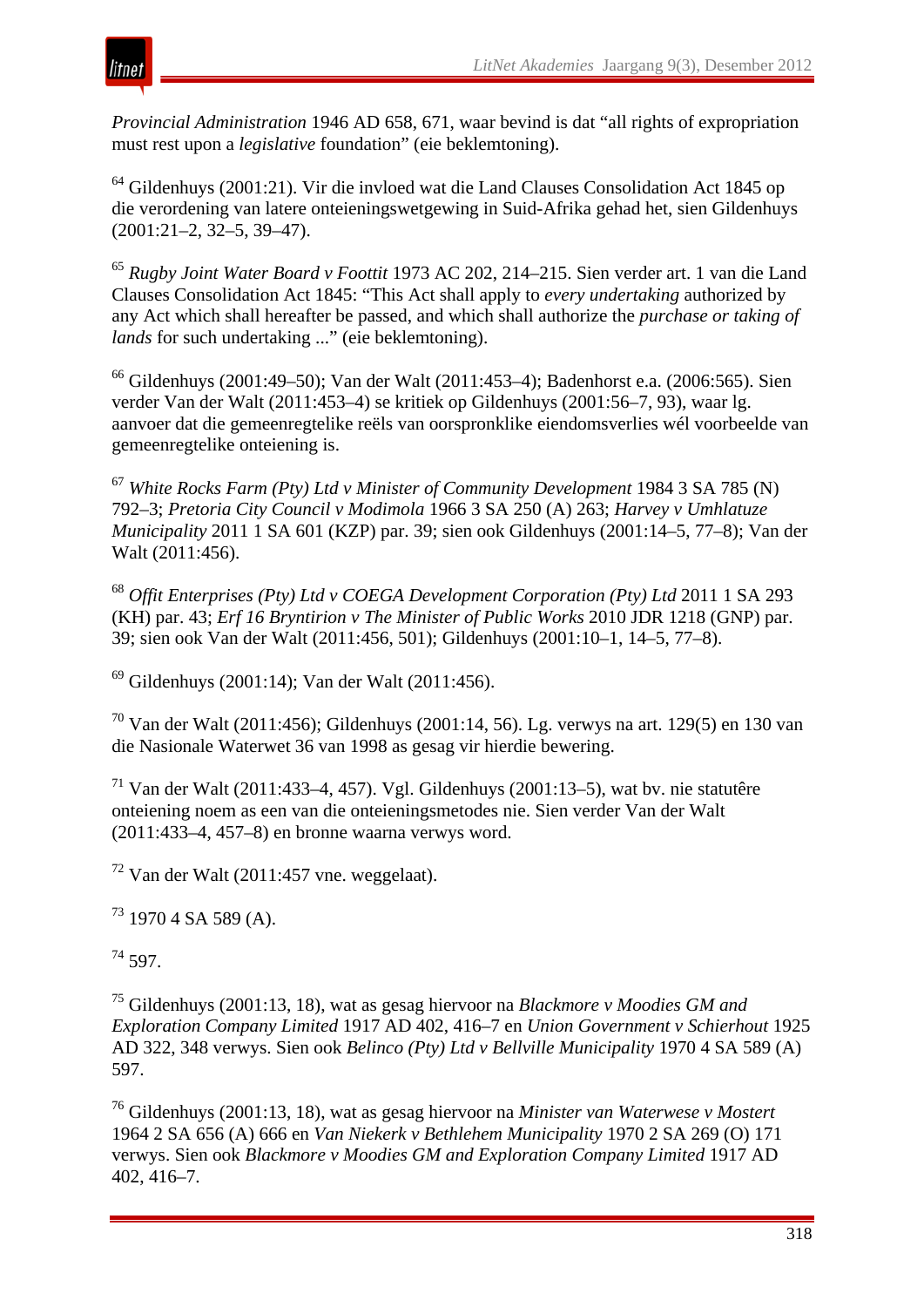<sup>77</sup> Sien *Pienaar v Rabie* 1983 3 SA 126 (A) 135; *Bisschop v Stafford* 1974 3 SA 1 (A) 7; *Morkels Transport (Pty) Ltd v Melrose Foods (Pty) Ltd* 1972 2 SA 464 (W) 467; *Albert Falls Power Co (Pty) Ltd v Goge* 1960 2 SA 46 (N) 47; *Swanepoel v Crown Mines Ltd* 1954 4 SA 596 (A) 604, waar hierdie posisie bevestig word. So noem die voorwoord tot die 1943-wet dat die betrokke wet bloot bedoel is om 'n "wysiging en konsolidering van die wetsbepalings op verjaring" daar te stel. Verder bepaal die 1943-wet in art. 15(1) dat dit slegs "geme[n]e[] regreëls wat met die bepalings van hierdie wet onbestaanbaar is" herroep. Sien verder *Morkels Transport (Pty) Ltd v Melrose Foods (Pty) Ltd* 1972 2 SA 464 (W) 467. Alhoewel die 1969-wet swyg oor die kodifikasie-aangeleentheid, toon die gewysdes waarna reeds in hierdie vn. verwys is dat die posisie dieselfde bly. Sien verder Sonnekus en Neels (1994:309).

<sup>78</sup> Voet *Commentarius* 41 3 1; De Groot *Inleidinge* 2 7 3–2 7 4. Sien ook Schorer W *Aanteekeningen van mr Willem Schorer, over de Inleidinge tot de Hollandsche rechtsgeleerdheid, van mr Hugo de Groot* 2 7 3.

<sup>79</sup> Art. 1 van die Wet op die Bevordering van Administratiewe Geregtigheid 3 van 2000 definieer "administratiewe handeling" as "enige besluit wat geneem is, of die late om 'n besluit te neem".

 $80$  Sien art. 14 van die 1943-wet en art. 17(1)-(2) van die 1969-wet. Ingevolge art. 17(1) van die 1969-wet mag howe nie uit eie beweging kennis neem van verjaring nie.

<sup>81</sup> *Minister of Minerals and Energy v Agri SA (CALS amicus curiae)* 2012-5-31 saaknr. 458/11 (HHA) par. 15.

<sup>82</sup> Hierdie wet is slegs in Engels uitgevaardig en gevolglik bestaan daar geen amptelike Afrikaanse vertaling daarvoor nie. 'n Moontlike Afrikaanse vertaling van die naam kan so lyk: "Wet op die Ontwikkeling van Minerale- en Petroleumhulpbronne".

<sup>83</sup> "Any person who can prove that his or her property has been expropriated in terms of any provision of this Act may claim compensation from the State."

<sup>84</sup> Van der Walt (2011:434–51, 457–8). Die feit dat art. 25(2) bepaal dat eiendom slegs "*ingevolge* 'n algemeen geldende regsvoorskrif" onteien mag word en nie "*deur* 'n algemeen geldende regsvoorskrif" nie, skep die indruk dat statutêre onteiening nie deel van die Suid-Afrikaanse reg is nie: Sien Van der Walt (2011:434); sien ook Gildenhuys (2001:13-5).

<sup>85</sup> Van der Walt (2011:394–451, 457–8).

<sup>86</sup> Van der Walt (2011:434–51, 457–8).

<sup>87</sup> Van der Walt (2011:394–451, 457–8); sien ook Mostert (2012:150–1).

<sup>88</sup> Van der Walt (2011:458).

<sup>89</sup> Voorbeelde hiervan is die Switserse en VSA-reg. Sien Van der Walt (1999:359–76, 398– 458) vir besprekings van konstruktiewe onteiening in die Switserse en VSA-reg.

<sup>90</sup> Hierdie leerstuk staan ook bekend as "material expropriation" in die Switserse reg, terwyl dit beskryf word as "inverse condemnation" of "regulatory taking" in die regstelsel van die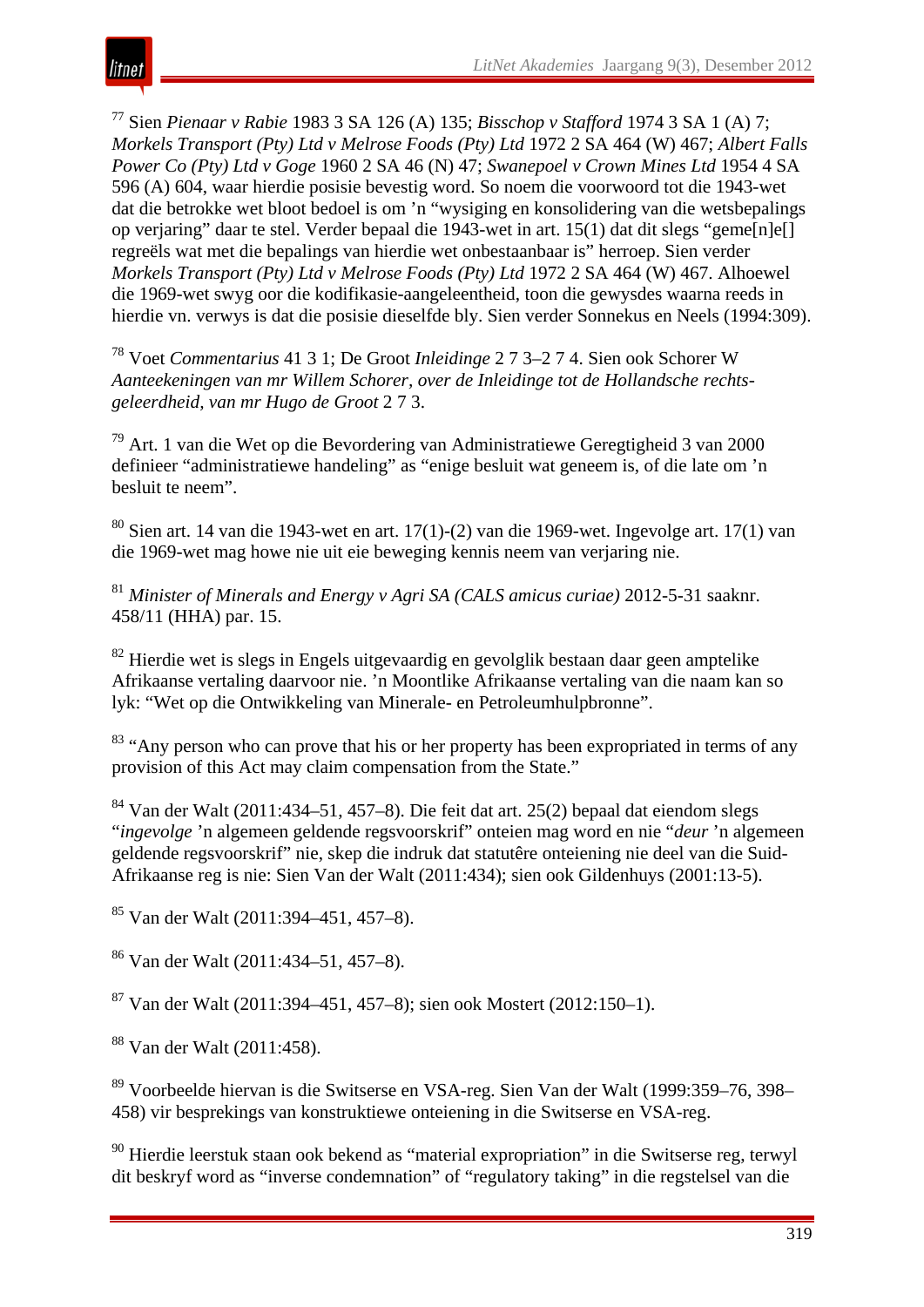

VSA: sien Van der Walt (2011:350–1). 'n Omvattende bespreking van hierdie leerstuk val egter buite die bestek van ons artikel. Vir meer deurtastende besprekings, sien veral Van der Walt (1999:359–76, 398–458); Van der Walt (2011:347–451); Gildenhuys (2001:15, 137– 49).

<sup>91</sup> Van der Walt (2011:350–4); Gildenhuys (2001:15, 137–49).

 $92$  Van der Walt (2011:350–4); Gildenhuys (2001:15).

 $93$  2001 4 SA 1243 (HHA).

<sup>94</sup> *Steinberg v South Peninsula Municipality* 2001 4 SA 1243 (HHA) par. 8.

<sup>95</sup> *Steinberg v South Peninsula Municipality* 2001 4 SA 1243 (HHA) par. 8. Van der Walt (2011:379–81) meen dat beide hierdie redes ondeurdag en onoortuigend is.

<sup>96</sup> *Reflect-All 1025 CC v MEC for Public Transport, Roads and Works, Gauteng Provincial Government* 2009 6 SA 391 (KH) par. 65. Van der Walt (2011:382–4) deel hierdie skeptisisme.

<sup>97</sup> Van der Walt (2011:383–4); Mostert (2012:124–6); Roux (2003:32). Dit wil voorkom of die Suid-Afrikaanse reg in hierdie opsig nader aan die Duitse regsposisie is weens lg. se duidelike onderskeid tussen ontneming en onteiening (tesame met die streng vereistes vir onteiening in die Duitse reg), wat geen ruimte laat vir die erkenning van konstruktiewe onteiening nie: sien Van der Walt (2011:365–7, 454–5); Van der Walt (1999:141–5).

<sup>98</sup> Van der Walt (2011:383–4); Mostert (2012:124–6); Roux (2003:32). Die streng, konseptuele onderskeid tussen ontneming en onteiening van *Harksen v Lane* 1998 1 SA 300 (KH) laat waarskynlik ook geen ruimte vir die erkenning van konstruktiewe onteiening nie: sien Van der Walt (2011:383 vn. 172).

<sup>99</sup> Van der Walt (2011:383–4); Roux (2003:2–3, 19–20, 32).

<sup>100</sup> Van der Walt (2011:383–4).

<sup>101</sup> Roux (2003:26–8): Van der Walt (2011:74–9).

<sup>102</sup> Roux (2003:32); Van der Walt (2011:384).

<sup>103</sup> Dit was ook die geval in *First National Bank of SA Ltd t/a Wesbank v Commissioner, South African Revenue Service; First National Bank of SA Ltd t/a Wesbank v Minister of Finance* 2002 4 SA 768 (KH), waar die hof bevind het dat art. 114 van die Doeane en Aksynswet 91 van 1964 'n arbitrêre ontneming behels. Derhalwe het die hof nooit die onteieningsfase van die *FNB*-metodologie in hierdie konteks bereik nie. Sien in hierdie opsig veral Van der Walt (2011:384).

<sup>104</sup> Dit is moontlik dat howe nie altyd by die *FNB*-metodologie sal hou nie: sien bv. *Minister of Minerals and Energy v Agri SA (CALS amicus curiae)* 2012-5-31 saaknr. 458/11 (HHA) par. 14.